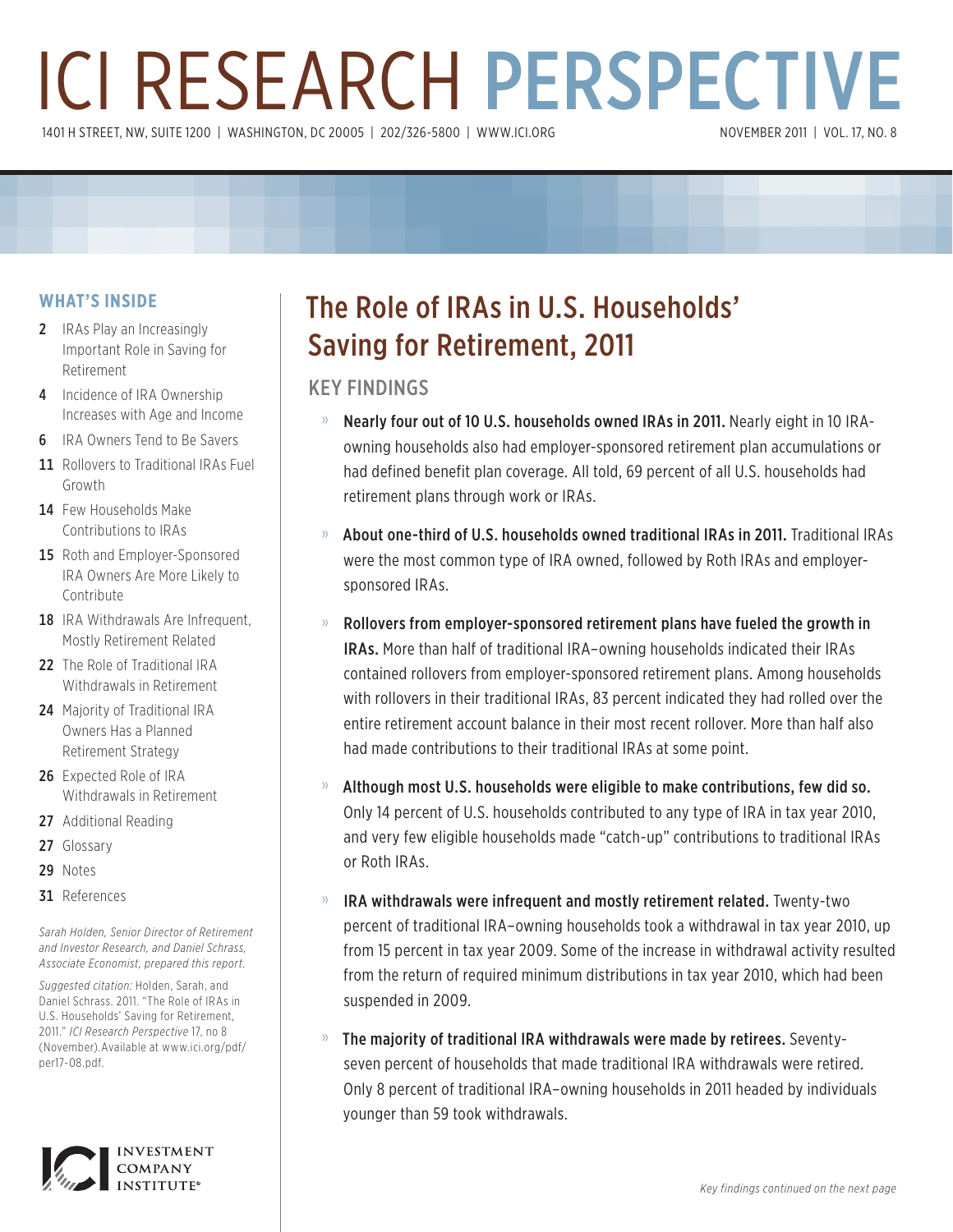#### *Key findings continued*

» Traditional IRA–owning households not making withdrawals generally indicated they do not plan to tap their IRAs until age 70½. Sixty-three percent of traditional IRA–owning households not making withdrawals in tax year 2010 indicated it was unlikely they would withdraw from their IRAs before age 70½. The most commonly cited planned future use of IRA withdrawals was to pay for living expenses, although 62 percent of traditional IRA–owning households without withdrawals indicated a possible future use of the monies would be to cover emergencies.

## **IRAs Play an Increasingly Important Role in Saving for Retirement**

With \$4.9 trillion in assets at the end of the second quarter of 2011, individual retirement accounts (IRAs) represented more than one-quarter of U.S. total retirement market assets, compared with 17 percent two decades ago. $1$ IRAs also have risen in importance on household balance sheets. In June 2011, IRA assets were 10 percent of all household financial assets, up from 5 percent of assets two decades ago.2 In May 2011, 46.1 million, or 39 percent of,

U.S. households reported owning IRAs (Figure 1).<sup>3</sup> Among all IRA-owning households in May 2011, 79 percent also participated in employer-sponsored retirement plans; that is, they had defined contribution (DC) plan balances, current defined benefit (DB) plan payments, or expected future DB plan payments. Another 30 percent of U.S. households reported employer-sponsored retirement plan coverage, but no IRAs. All told, 69 percent of all U.S. households had some type of formal, tax-advantaged retirement savings.

### *About the Annual Mutual Fund Shareholder Tracking Survey*

ICI conducts the Mutual Fund Shareholder Tracking Survey each spring to gather information on the demographic and financial characteristics of U.S. households. The most recent survey was conducted in May 2011 and was based on a sample of 4,216 U.S. households selected by random digit dialing, of which 1,636 households, or 38.8 percent, owned IRAs. All interviews were conducted over the telephone with the member of the household who was the sole or co-decisionmaker most knowledgeable about the household's savings and investments. The standard error for the 2011 sample of households is  $\pm$  1.5 percentage points at the 95 percent confidence level.

### *About the IRA Owners Survey*

ICI conducts the IRA Owners Survey each spring to gather information on characteristics and activities of IRA-owning households in the United States. The most recent survey was conducted in May 2011 and was based on a sample of 2,300 randomly selected, representative U.S. households owning traditional IRAs, Roth IRAs, and employer-sponsored IRAs (SEP IRAs, SAR-SEP IRAs, and SIMPLE IRAs). All interviews were conducted over the telephone with the member of the household who was the sole or co-decisionmaker most knowledgeable about the household's savings and investments. The standard error for the total sample is ± 2.0 percentage points at the 95 percent confidence level. IRA ownership does not include ownership of Coverdell Education Savings Accounts (formerly called Education IRAs).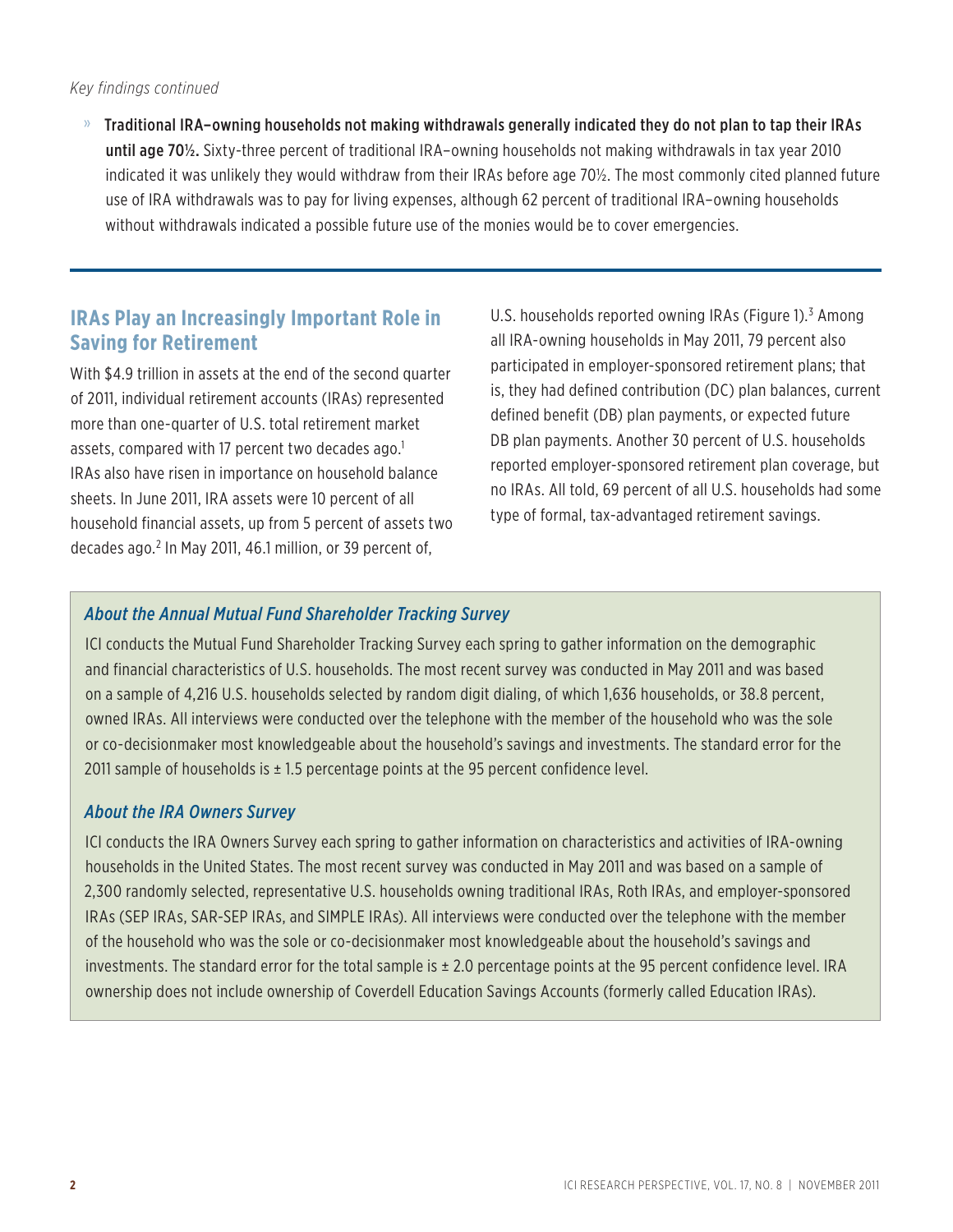

## **Millions of U.S. Households Own IRAs**

|                                                            | <b>Year created</b>                                  | Number of U.S. households<br>with type of IRA, <sup>1</sup> 2011 | <b>Percentage of U.S. households</b><br>with type of IRA, <sup>1</sup> 2011 |  |  |
|------------------------------------------------------------|------------------------------------------------------|------------------------------------------------------------------|-----------------------------------------------------------------------------|--|--|
| <b>Traditional IRA</b>                                     | 1974<br>(Employee Retirement Income<br>Security Act) | 37.0 million                                                     | 31.2%                                                                       |  |  |
| SEP IRA <sup>2</sup>                                       | 1978<br>(Revenue Act)                                |                                                                  |                                                                             |  |  |
| <b>SAR-SEP IRA<sup>2</sup></b>                             | 1986<br>(Tax Reform Act)                             | 8.9 million                                                      | 7.5%                                                                        |  |  |
| SIMPLE IRA <sup>2</sup>                                    | 1996<br>(Small Business Job Protection Act)          |                                                                  |                                                                             |  |  |
| <b>Roth IRA</b>                                            | 1997<br>(Taxpayer Relief Act)                        | 18.6 million                                                     | 15.7%                                                                       |  |  |
| Any IRA <sup>1</sup>                                       |                                                      | 46.1 million                                                     | 38.8%                                                                       |  |  |
| <sup>1</sup> Households may own more than one type of IRA. |                                                      |                                                                  |                                                                             |  |  |

2 SEP IRAs, SAR-SEP IRAs, and SIMPLE IRAs are employer-sponsored IRAs.

Sources: Investment Company Institute Annual Mutual Fund Shareholder Tracking Survey and U.S. Census Bureau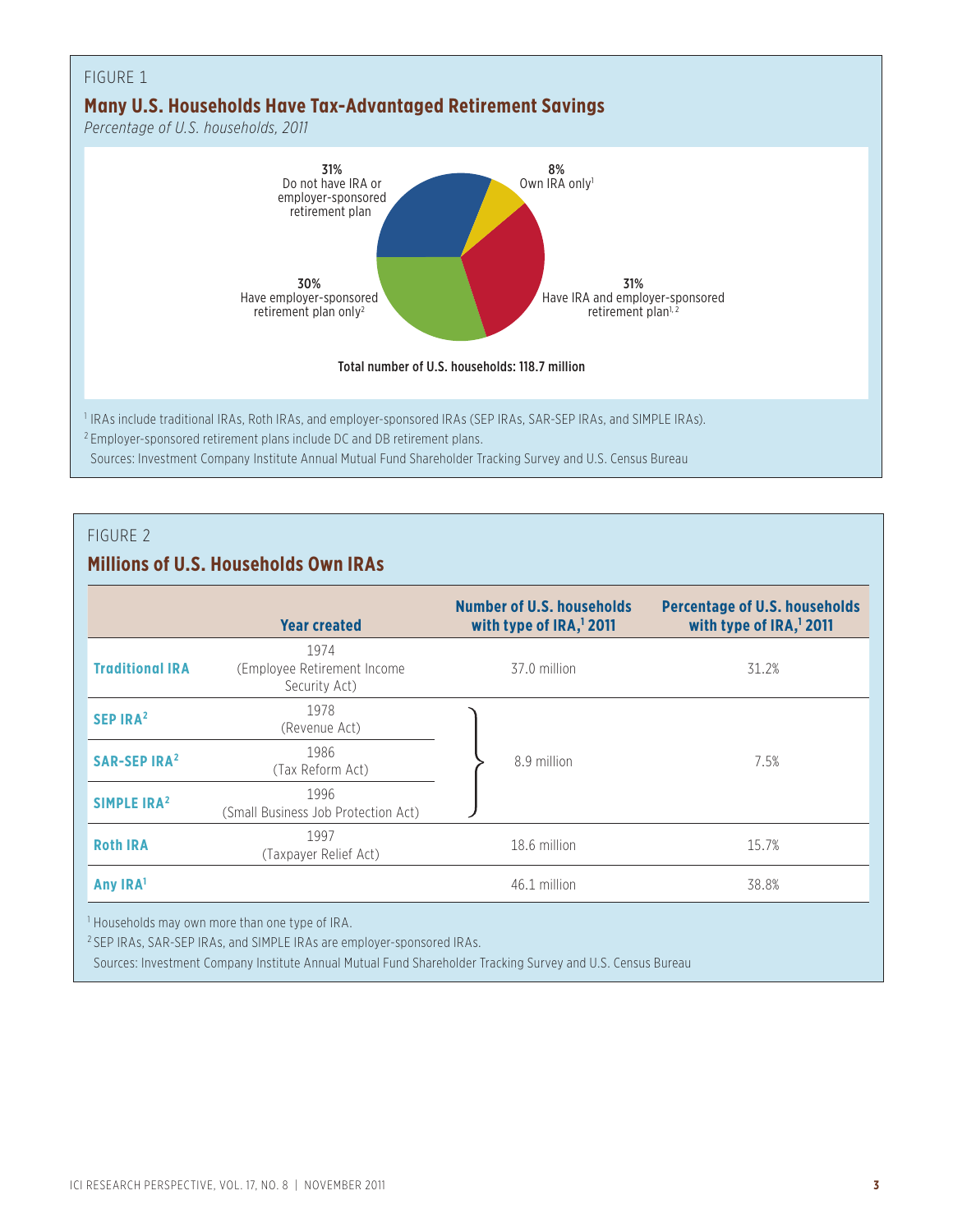Traditional IRAs are the oldest and most common type of IRA. In 2011, 37.0 million, or 31 percent of, U.S. households owned traditional IRAs (Figure 2). In addition to being a repository for contributions, the traditional IRA is a vehicle for rollovers from employer-sponsored retirement plans. Indeed, more than half of U.S. households with traditional IRAs indicated their IRAs contained rollover assets.<sup>4</sup> Roth IRAs, which were first available in 1998, are the second most frequently owned type of IRA, owned by 18.6 million, or nearly 16 percent of, U.S. households. Income limits restrict many U.S. households' ability to invest in Roth IRAs.<sup>5</sup> Almost 8 percent of U.S. households owned employersponsored IRAs, which include SEP IRAs, SAR-SEP IRAs, and SIMPLE IRAs.

## **Incidence of IRA Ownership Increases with Age and Income**

People of all ages own IRAs, but ownership is greatest among the older age groups. This reflects the life-cycle effects on saving, which finds that households tend to focus on retirement-related saving as they get older (and save for other goals such as education or buying a

house when younger).<sup>6</sup> Also, many traditional IRA owners became owners as a result of rollovers from employersponsored plans, which occur after at least some years in the workforce.<sup>7</sup> In 2011, 43 percent of households headed by an individual aged 45 to 54 owned IRAs, and half of households headed by an individual aged 55 to 64 owned IRAs (Figure 3). As a result, seven in 10 IRA-owning households were headed by individuals aged 45 or older (Figure 4). Among all U.S. households, by comparison, six in 10 were headed by individuals in this age group.

Although the majority of IRA-owning households had moderate incomes, IRA ownership tends to increase with household income. This pattern is consistent with the fact that lower-income households, which tend to be focused on near-term spending needs and get a higher replacement benefit through Social Security,<sup>8</sup> generally exhibit less tendency to save for retirement.<sup>9</sup> Fifty-six percent of households with incomes of \$50,000 or more owned IRAs, compared with 22 percent of households with incomes of less than \$50,000 (Figure 5). More than two-thirds of households with incomes of \$100,000 or more owned IRAs in 2011. As a result, 16 percent of households owning

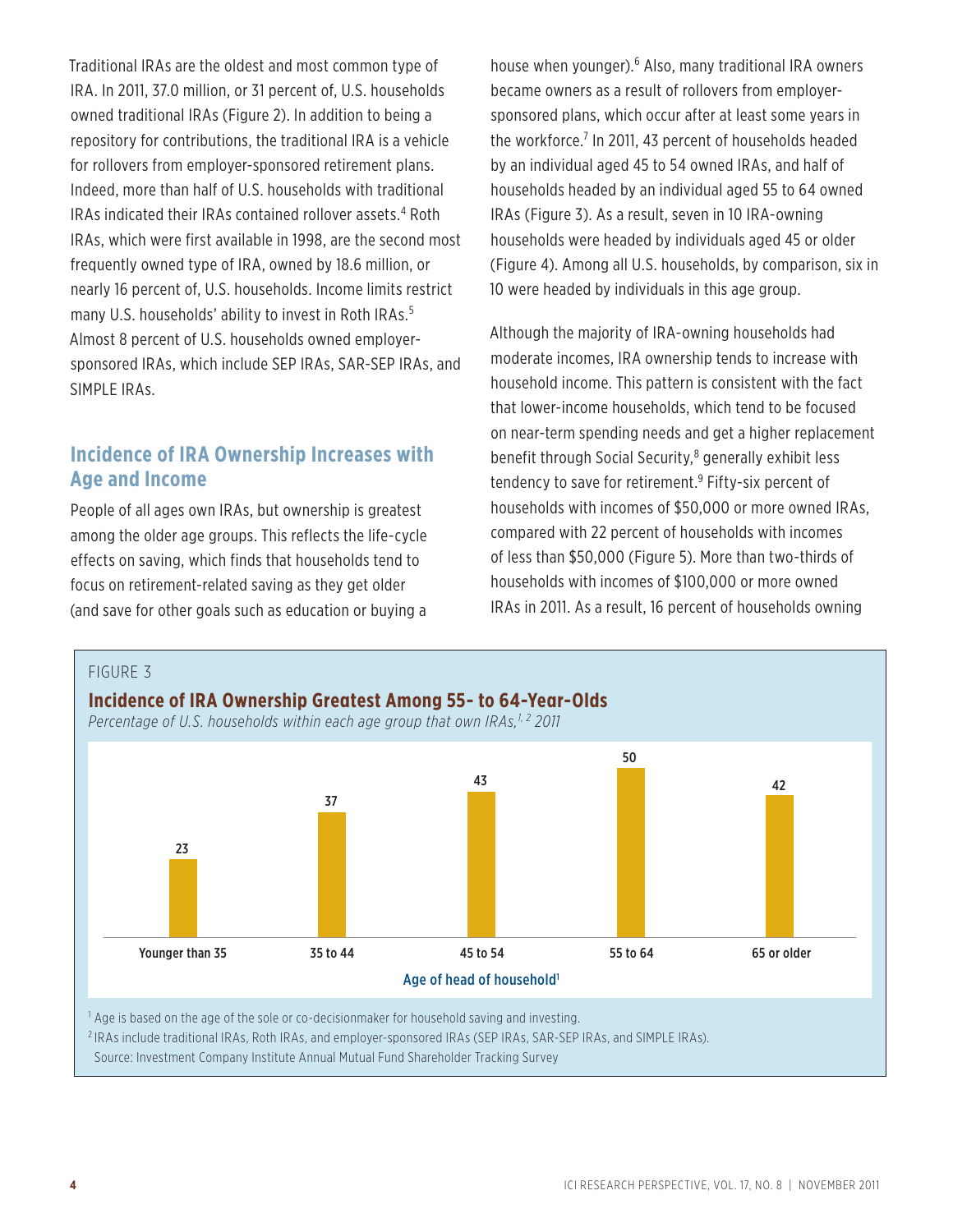

2 IRAs include traditional IRAs, Roth IRAs, and employer-sponsored IRAs (SEP IRAs, SAR-SEP IRAs, and SIMPLE IRAs).

<sup>3</sup> The percentage of all households in each age group is based on ICI survey data and is weighted to match the U.S. Census Bureau's Current Population Survey.

Sources: Investment Company Institute Annual Mutual Fund Shareholder Tracking Survey and U.S. Census Bureau

#### FIGURE 5

## **IRA Ownership Incidence Increases with Household Income**

Percentage of U.S. households within each income group that own IRAs,<sup>1,2</sup> 2011



Source: Investment Company Institute Annual Mutual Fund Shareholder Tracking Survey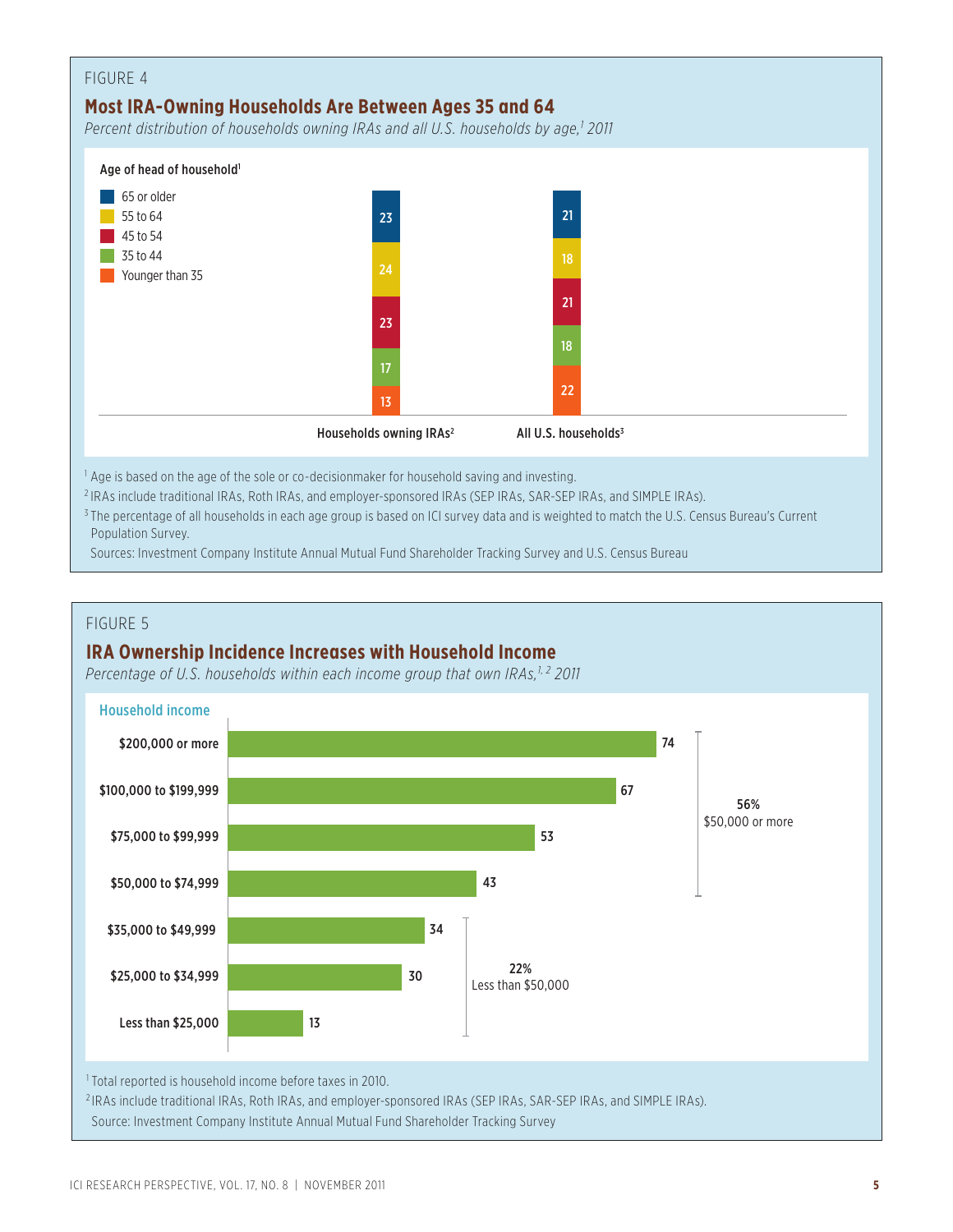## **Most IRA-Owning Households Have Moderate Incomes**

*Percent distribution of households owning IRAs and all U.S. households by household income,1 2011*



Sources: Investment Company Institute Annual Mutual Fund Shareholder Tracking Survey and U.S. Census Bureau

IRAs earned less than \$35,000, compared with 37 percent of all U.S. households (Figure 6). Forty-eight percent of households owning IRAs in 2011 had incomes between \$35,000 and \$99,999, compared with 43 percent of all U.S. households.

## **IRA Owners Tend to Be Savers**

IRA owners build substantial financial assets. The median financial assets of IRA-owning households was eight times greater than the median financial assets of households that did not own IRAs (Figure 7). Those assets included DC retirement plan accounts; 70 percent of IRA-owning households also had such accounts. IRA owners typically

exhibit the characteristics that tend to correlate with a greater propensity to save: the financial decisionmakers of households with IRAs tend to be older and are more likely to be married, employed, and have college or postgraduate degrees than households that do not own IRAs.10

Like other investing households, the majority of IRAowning households were willing to take some financial risk for financial gain. Willingness to take risk edged up in 2011 among IRA-owning households. In 2011, 30 percent of IRA-owning households were willing to take substantial or above-average financial risk for similar levels of financial gain, compared with 27 percent in 2010 (Figure 8).<sup>11</sup>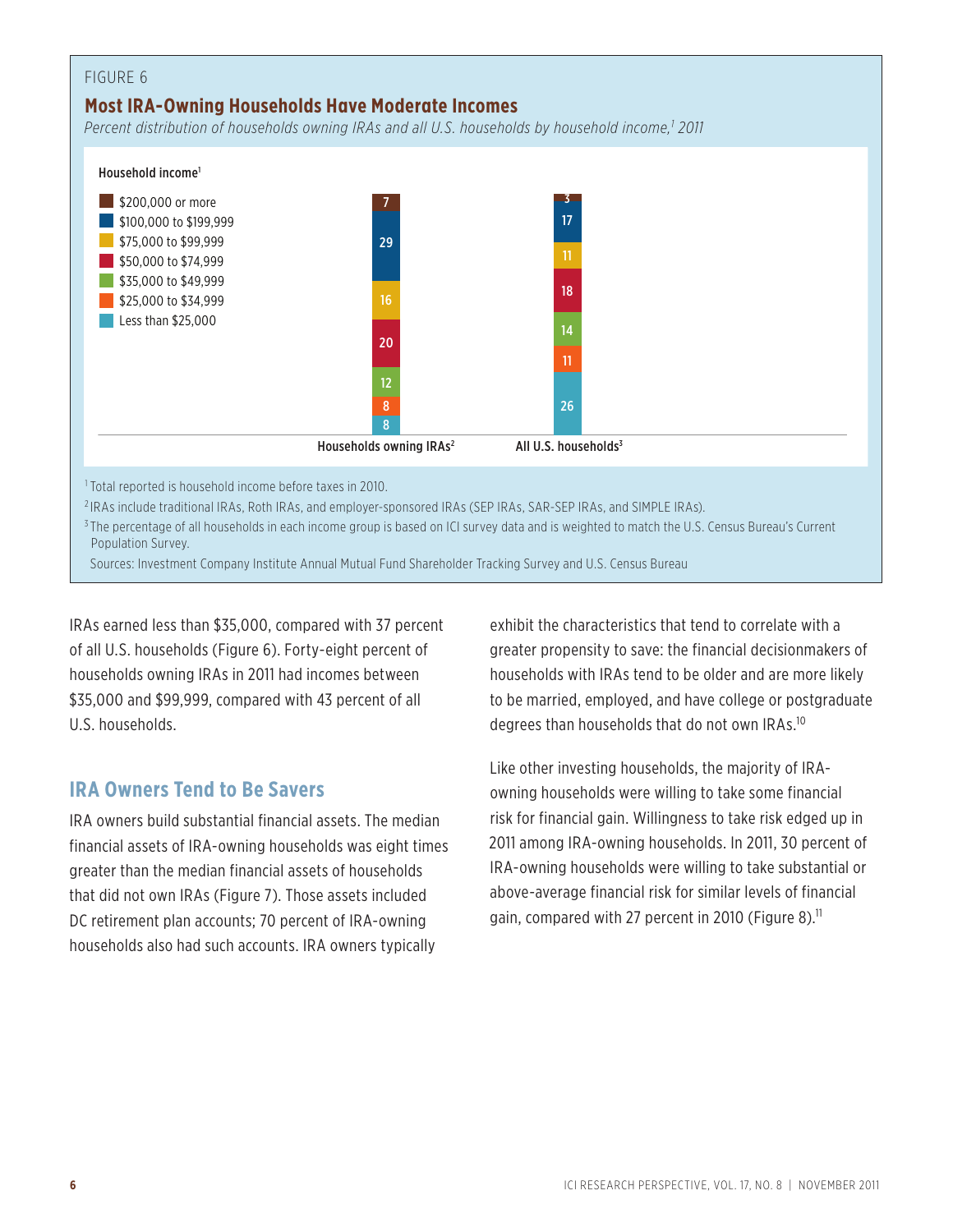## **IRA Owners Are Typically Middle-Aged, Married, and Employed**

Characteristics of U.S. households by ownership of IRAs,<sup>1</sup> 2011

|                                                                    | <b>Households owning</b><br>IRAs <sup>1</sup> | <b>Households not owning</b><br><b>IRAS</b> |
|--------------------------------------------------------------------|-----------------------------------------------|---------------------------------------------|
| <b>Median per household</b>                                        |                                               |                                             |
| Age of household sole or co-decisionmaker for saving and investing | 53 years                                      | 47 years                                    |
| Household income <sup>2</sup>                                      | \$75,000                                      | \$35,000                                    |
| Household financial assets <sup>3</sup>                            | \$200,000                                     | \$25,000                                    |
| Household financial assets in IRAs                                 | \$42,500                                      | N/A                                         |
| Share of household financial assets in IRAs                        | 30%                                           | N/A                                         |
| <b>Percentage of households</b>                                    |                                               |                                             |
| Household sole or co-decisionmaker for saving and investing:       |                                               |                                             |
| Married or living with a partner                                   | 73                                            | 57                                          |
| College or postgraduate degree                                     | 45                                            | 22                                          |
| Employed full- or part-time                                        | 64                                            | 53                                          |
| Retired from lifetime occupation                                   | 32                                            | 29                                          |
| Household has DC account or DB plan coverage (total)               | 81                                            | 49                                          |
| DC retirement plan account                                         | 70                                            | 40                                          |
| DB plan coverage                                                   | 49                                            | 22                                          |

<sup>1</sup> IRAs include traditional IRAs, Roth IRAs, and employer-sponsored IRAs (SEP IRAs, SAR-SEP IRAs, and SIMPLE IRAs).

2 Total reported is household income before taxes in 2010.

<sup>3</sup> Household financial assets include assets in employer-sponsored retirement plans but exclude the household's primary residence. N/A = not applicable

Sources: Investment Company Institute Annual Mutual Fund Shareholder Tracking Survey and Investment Company Institute IRA Owners Survey

## FIGURE 8

## **Willingness to Take Investment Risk Varies over Time**

Percentage of U.S. households by ownership of IRAs; willingness to take above-average or substantial investment risk,<sup>1</sup> *selected years*



<sup>1</sup> The question had three other responses which included average risk for average gain, below-average risk for below-average gain, and unwilling to take any risk.

<sup>2</sup> IRAs include traditional IRAs, Roth IRAs, and employer-sponsored IRAs (SEP IRAs, SAR-SEP IRAs, and SIMPLE IRAs). Sources: Investment Company Institute tabulations of Federal Reserve Board Survey of Consumer Finances, Investment Company Institute Annual Mutual Fund Shareholder Tracking Survey, and Investment Company Institute IRA Owners Survey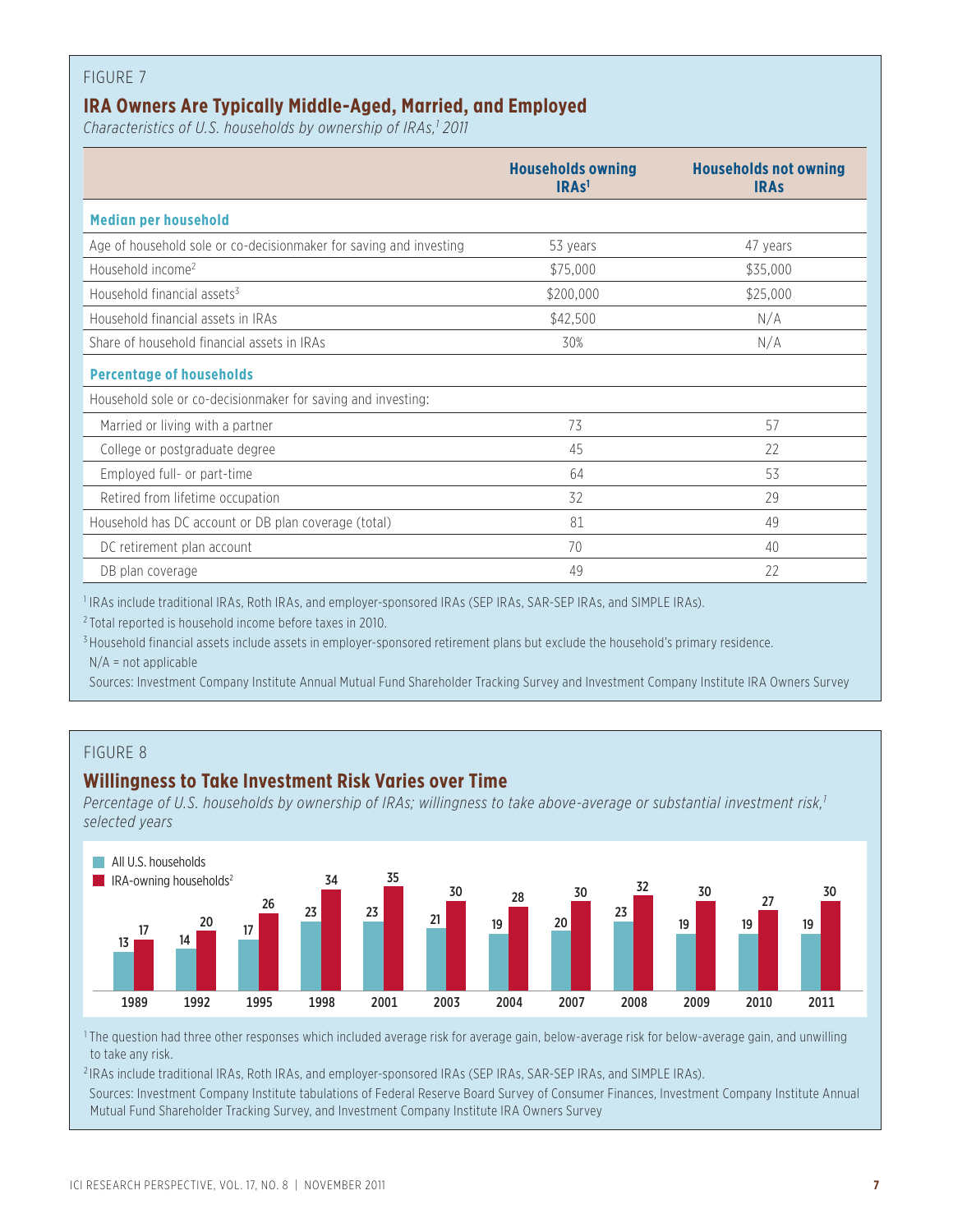In 2011, while 30 percent of IRA-owning households were willing to take substantial or above-average risk, the largest percentage of households owning IRAs, 45 percent, were willing to take average risk for average gain (Figure 9). Twenty-five percent were willing to take belowaverage risk for below-average gain or were unwilling to take any financial risk. Willingness to take risk among households owning IRAs generally decreases with age.<sup>12</sup> Thirteen percent of IRA-owning households aged 65 or older reported that they were willing to take substantial or aboveaverage financial risk for similar levels of financial gain. For IRA-owning households aged 35 to 44, 40 percent were

willing to take substantial or above-average financial risk for similar levels of financial gain.<sup>13</sup>

Between 2010 and 2011, willingness to take investment risk remained about the same except among the younger than 44 age groups, who increased their willingness to take risk. For example, 40 percent of IRA-owning households aged 35 to 44 reported that they were willing to take substantial or above-average financial risk for similar levels of financial gain in 2011, compared with 36 percent in 2010 (Figure 10). Willingness to take risk stayed about the same in 2011 for IRA-owning households aged 45 or older.

#### FIGURE 9

#### **Willingness to Take Investment Risk Falls with Age**

Percentage of U.S. households owning IRAs by age,<sup>1</sup> 2011



<sup>1</sup> Age is based on the age of the sole or co-decisionmaker for household saving and investing.

2 IRAs include traditional IRAs, Roth IRAs, and employer-sponsored IRAs (SEP IRAs, SAR-SEP IRAs, and SIMPLE IRAs).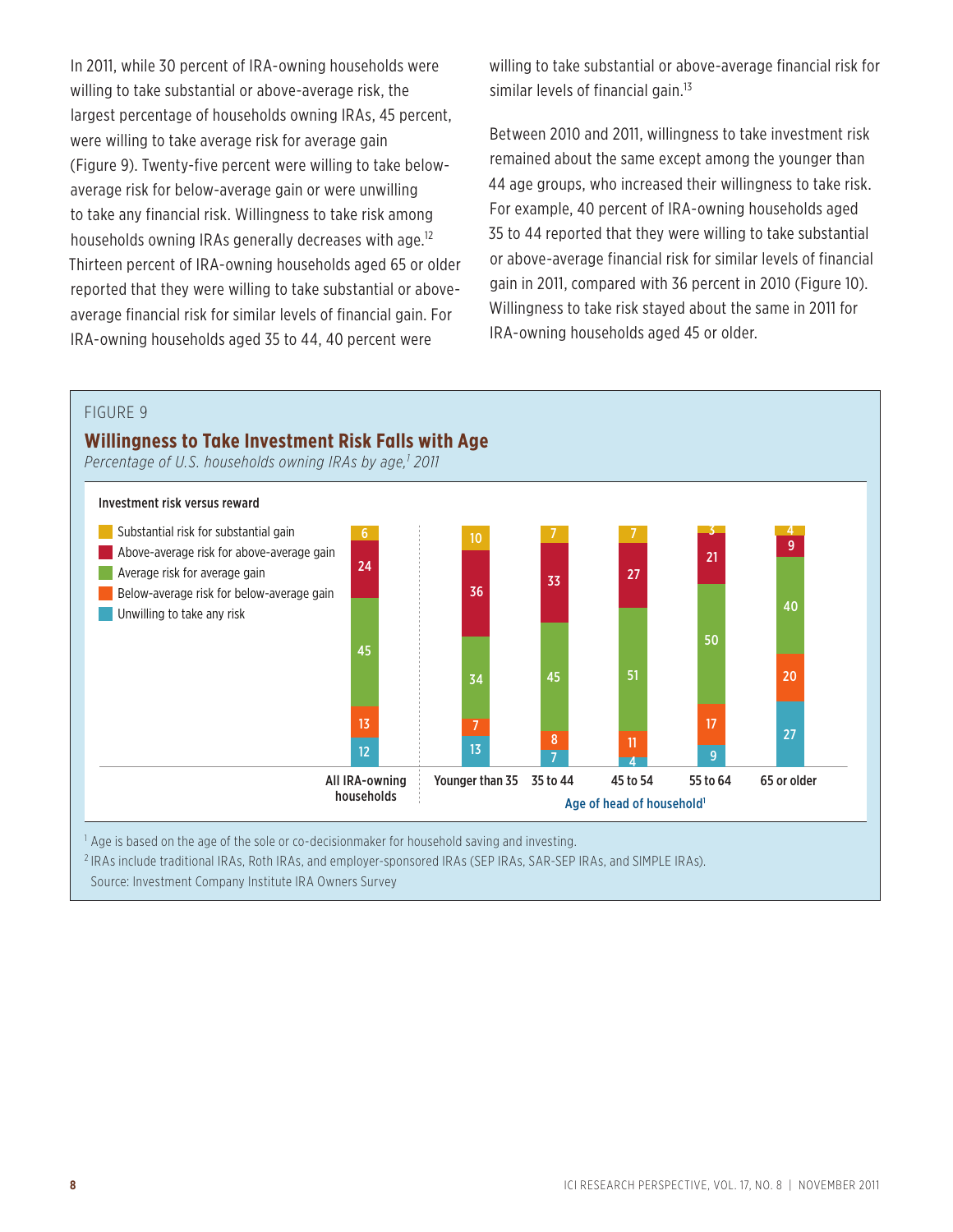## FIGURE 10 **Willingness to Take Investment Risk by Age for Households That Own IRAs** *Percentage of U.S. households owning IRAs by age of head of household; willingness to take above-average or substantial investment risk; selected years* 1989 1992 1995 1998 2001 2003 2004 2007 2008 2009 2010 2011 <sup>17</sup> <sup>20</sup> 26 34 35  $\frac{30}{28}$   $\frac{30}{27}$   $\frac{32}{27}$   $\frac{30}{27}$  27 30 All households owning IRAs 1989 1992 1995 1998 2001 2003 2004 2007 2008 2009 2010 2011 26 19 41 56 58  $\frac{43}{1}$   $\frac{41}{1}$   $\frac{43}{1}$  40 45 34 46 Younger than 35 1989 1992 1995 1998 2001 2003 2004 2007 2008 2009 2010 2011 19 <sup>28</sup> <sup>31</sup> 43 43 43 43 45 44 36 40 35 to 44 Continued on the next page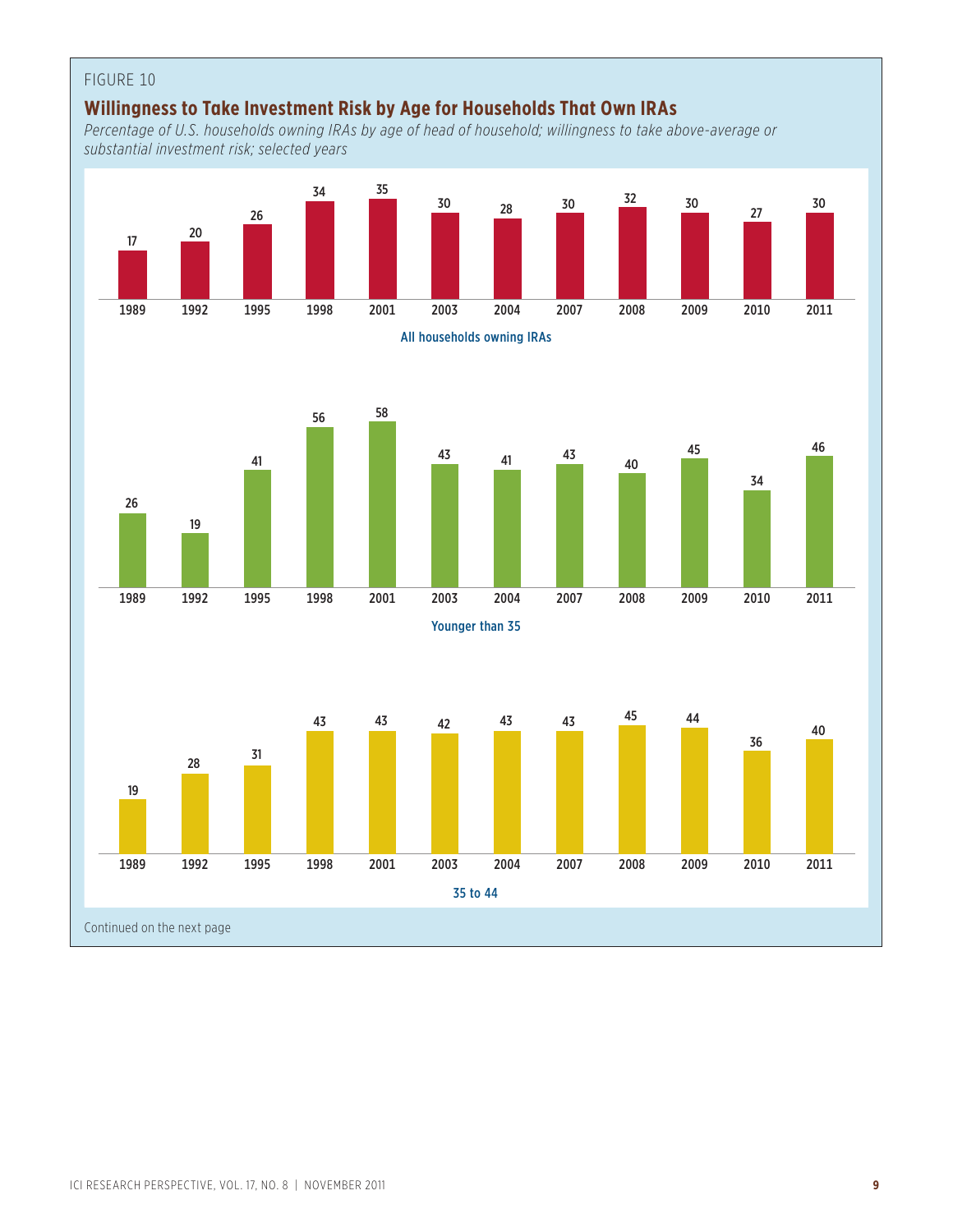## FIGURE 10 CONTINUED

## **Willingness to Take Investment Risk by Age for Households That Own IRAs**

*Percentage of U.S. households owning IRAs by age of head of household; willingness to take above-average or substantial investment risk; selected years*



Note: The question had three other responses which included average risk for average gain, below-average risk for below-average gain, and unwilling to take any risk.

Sources: Investment Company Institute tabulations of Federal Reserve Board Survey of Consumer Finances, Investment Company Institute Annual Mutual Fund Shareholder Tracking Survey, and Investment Company Institute IRA Owners Survey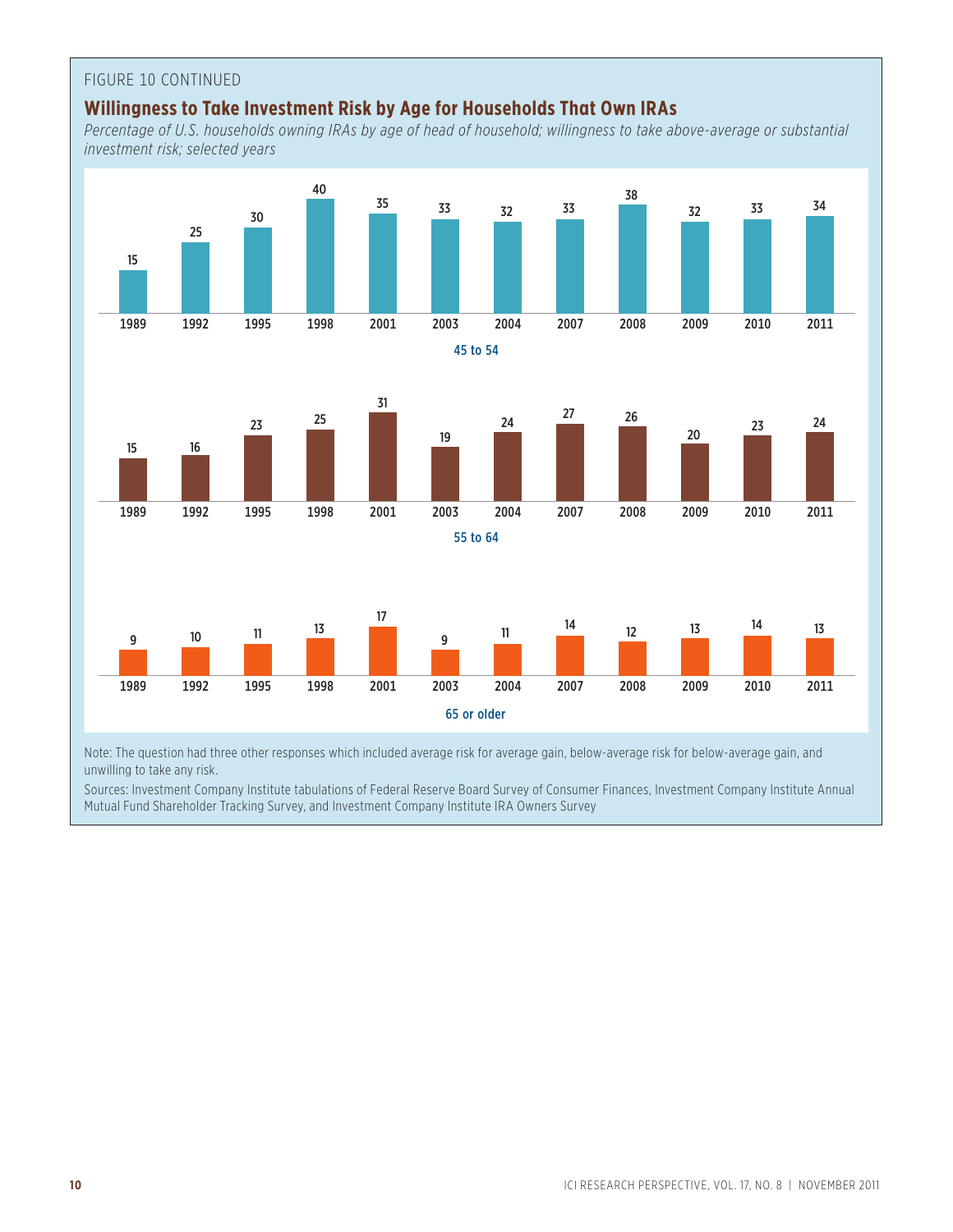Just as 401(k) balances tend to be higher the longer a worker's job tenure,<sup>14</sup> IRA balances tend to rise with length of ownership. In 2011, households owning IRAs for less than 10 years had median IRA holdings of \$20,000, while households owning IRAs for 20 years or more had median IRA holdings of \$100,000 (Figure 11). Mean IRA holdings, while considerably higher than the median values, display a similar pattern.

## **Rollovers to Traditional IRAs Fuel Growth**

In 1974, Congress created traditional IRAs with a dual purpose.15 First, traditional IRAs provide individuals not covered by retirement plans at work with a tax-deferred opportunity to save for retirement. Second, traditional IRAs also give retirees or workers who are changing jobs a way to preserve the tax-advantaged status of employer-sponsored retirement plan accumulations by allowing transfers, or "rollovers," of plan balances into IRAs.<sup>16, 17</sup>

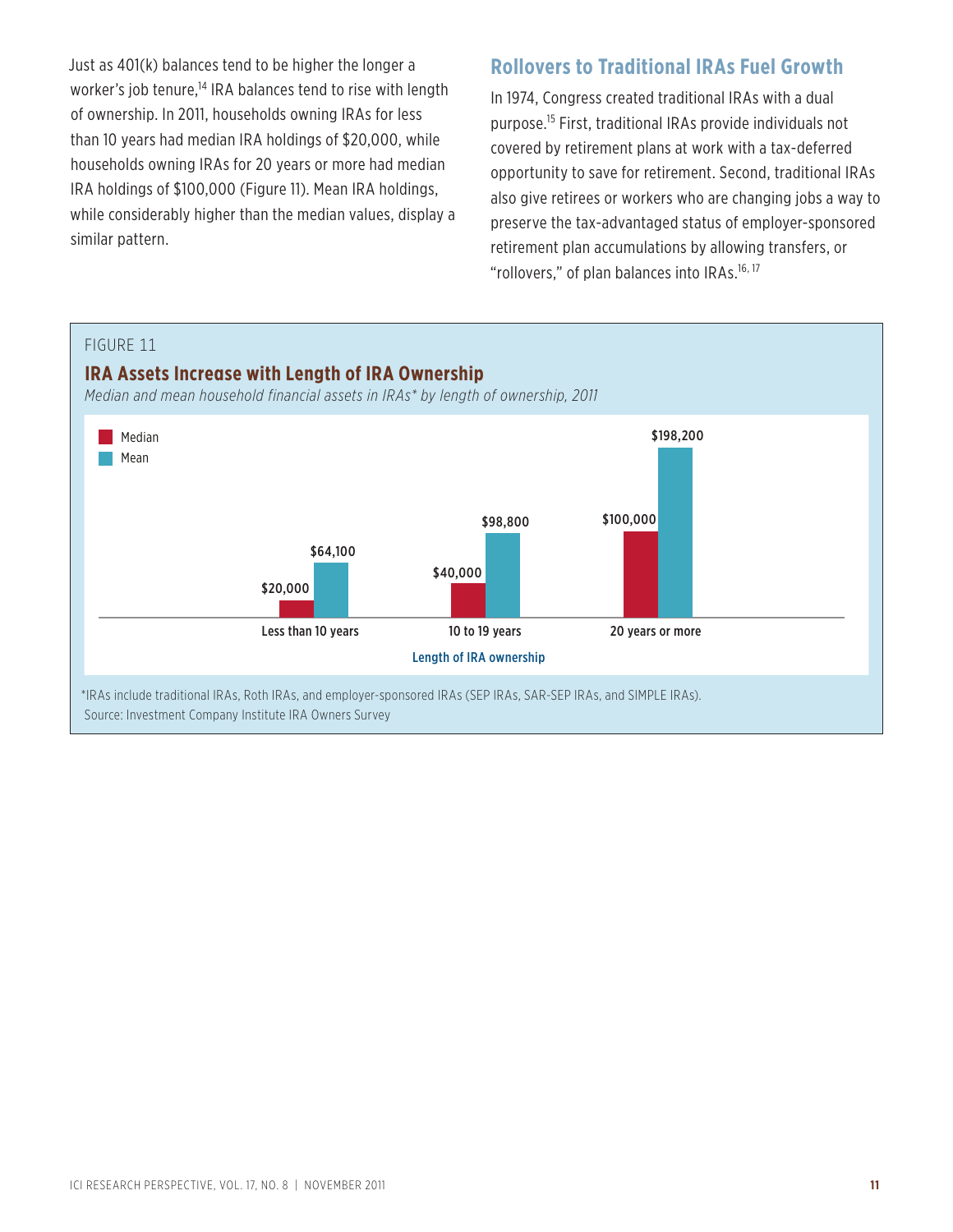Rollover activity has fueled recent IRA growth and helps many Americans preserve their retirement savings. The most recent available data show that households transferred more than \$300 billion from employersponsored retirement plans to IRAs in 2007.<sup>18</sup> In 2011, 20 million U.S. households (or 55 percent of all U.S. households owning traditional IRAs) had traditional IRAs that included rollover assets (Figure 12).<sup>19</sup> With their most recent rollovers, the vast majority of these households (83 percent) transferred the entire retirement plan account balance into the traditional IRA (Figure 13).<sup>20</sup> More than three-quarters of traditional IRA–owning households with rollovers made their most recent rollover in 2000 or later, including 55 percent whose most recent rollover was within

## FIGURE 12

## **Rollovers Are Often a Source of Assets for Traditional IRAs**

| <b>Households with traditional IRAs that include rollovers</b>                                                           |    |
|--------------------------------------------------------------------------------------------------------------------------|----|
| Percentage of households owning traditional IRAs, 2011                                                                   |    |
| Traditional IRA includes rollover                                                                                        | 55 |
| Traditional IRA does not include rollover                                                                                | 45 |
| <b>Traditional IRA rollover activity</b>                                                                                 |    |
| Percentage of households owning traditional IRAs that include rollovers, 2011                                            |    |
| Traditional IRA rollover(s) due to:*                                                                                     |    |
| Job change, layoff, or termination                                                                                       | 65 |
| Retirement                                                                                                               | 33 |
| Other                                                                                                                    | 14 |
| Contributions to traditional IRA other than rollover:                                                                    |    |
| Have made contribution other than rollover                                                                               | 56 |
| Have never made contribution in addition to rollover                                                                     | 44 |
| Percentage of traditional IRA balance from rollovers or transfers from former employer-sponsored retirement plans:       |    |
| Less than 25 percent                                                                                                     | 17 |
| 25 to 49 percent                                                                                                         | 14 |
| 50 to 74 percent                                                                                                         | 21 |
| 75 percent or more                                                                                                       | 48 |
| Median percentage of traditional IRA balance from rollovers or transfers from former employer-sponsored retirement plans | 70 |
| *Multiple responses are included.                                                                                        |    |
| Note: Number of respondents varies.                                                                                      |    |
| Source: Investment Company Institute IRA Owners Survey                                                                   |    |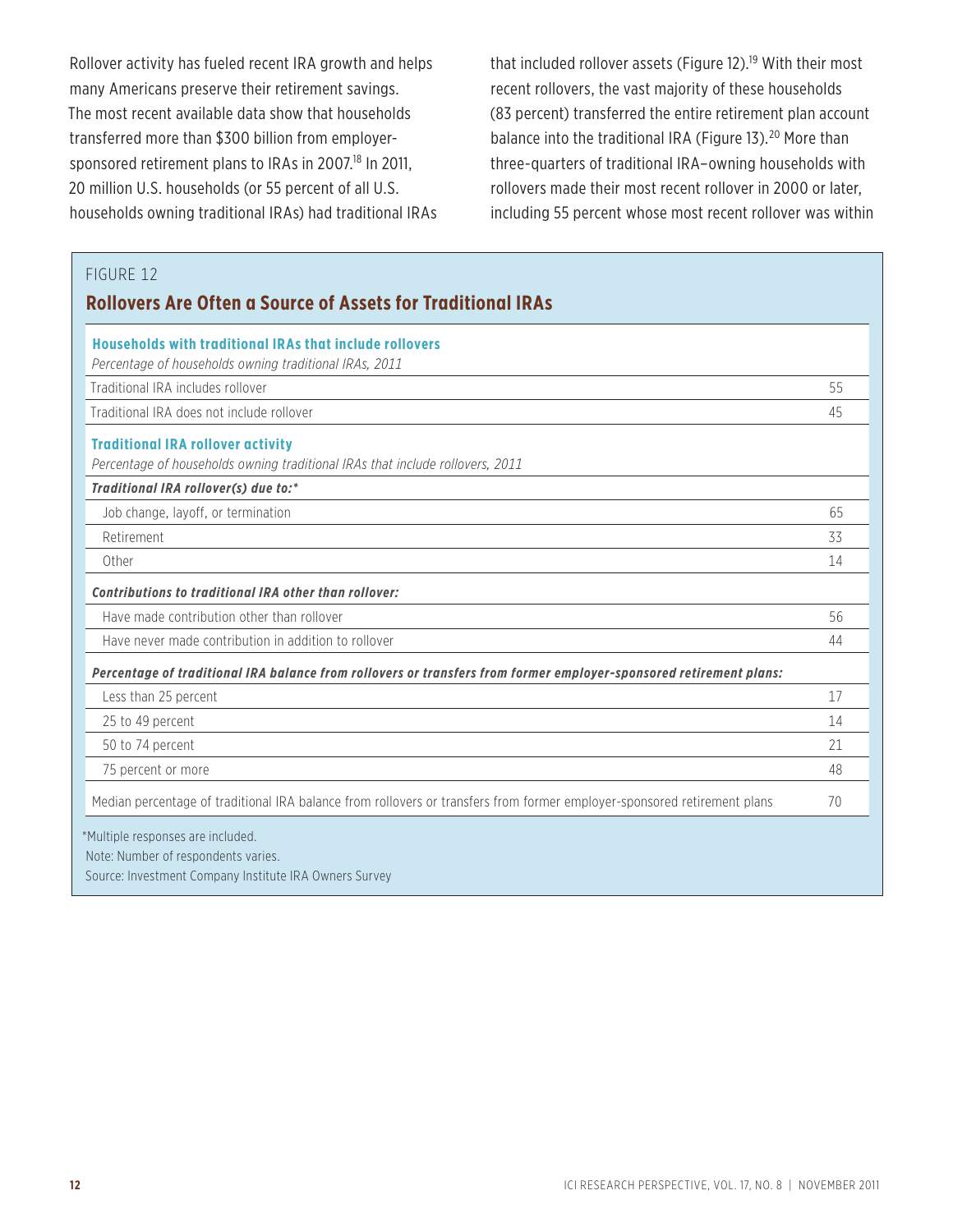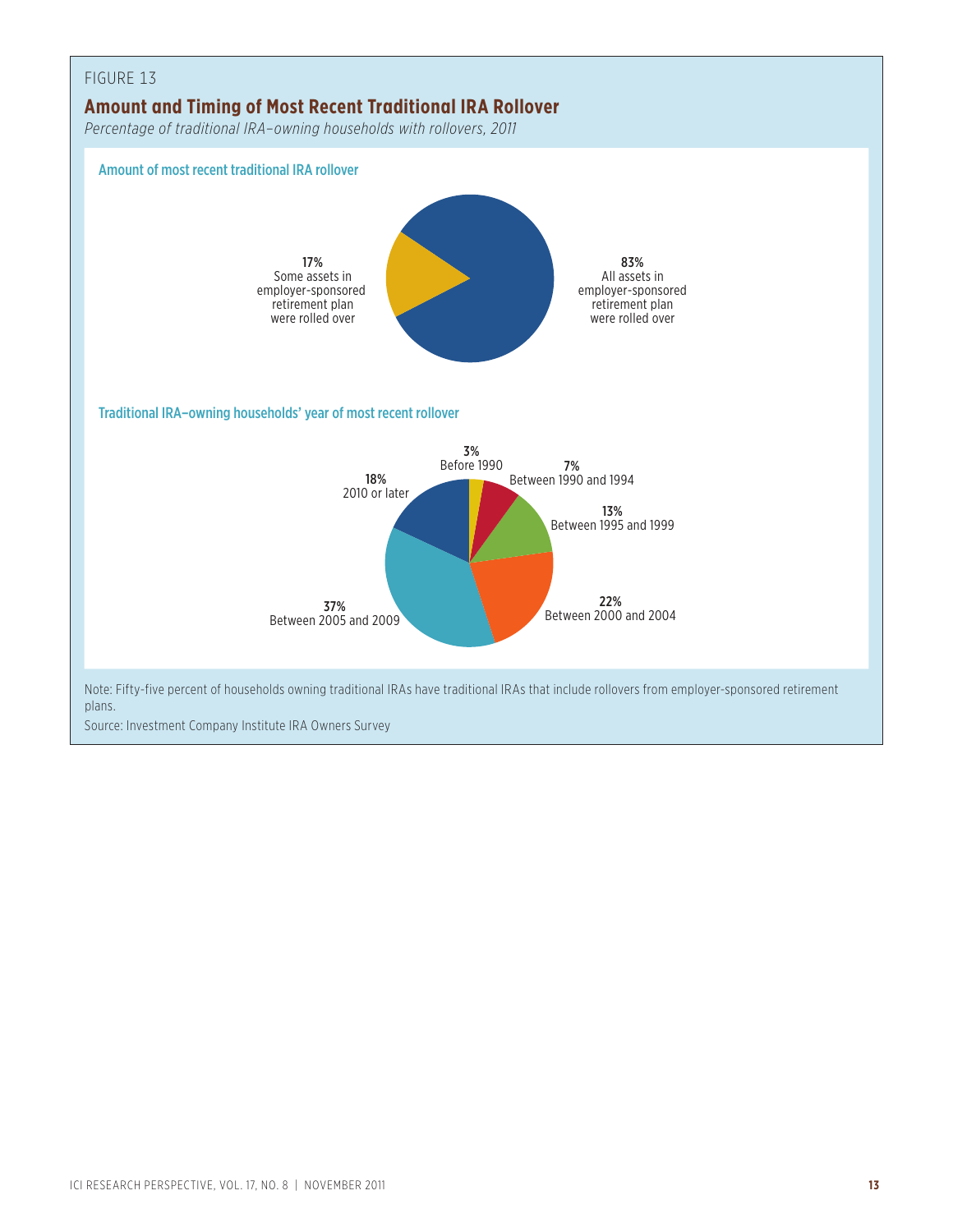the past six years. Among households with rollovers in their traditional IRAs, 44 percent only had rollover IRAs (having never made traditional IRA contributions; Figure 12). Households with rollover assets in their IRAs tend to have higher IRA balances, compared with IRAs funded purely by individual contributions. Median traditional IRA holdings that include rollovers were \$62,500 in 2011, compared with median traditional IRA holdings of \$25,000 for balances that did not include rollovers (Figure 14).<sup>21</sup>

## **Few Households Make Contributions to IRAs**

Although IRAs can help Americans build their retirement savings, the majority of U.S. households do not contribute to them. In tax year 2010, only 14 percent of all U.S. households made contributions to IRAs, compared with 15 percent in tax year 2009 (Figure 15). Among households owning IRAs in 2011, 36 percent made contributions in tax year 2010, compared with 37 percent in tax year 2009

#### FIGURE 14

### **Traditional IRAs Preserve Assets from Employer-Sponsored Retirement Plans**

*Traditional IRA assets by employer-sponsored retirement plan rollover activity, 2011*

|                                         | <b>Traditional IRA includes rollover</b><br>from employer-sponsored<br>retirement plan <sup>1</sup> | <b>Traditional IRA does not include rollover</b><br>from employer-sponsored<br>retirement plan <sup>2</sup> |
|-----------------------------------------|-----------------------------------------------------------------------------------------------------|-------------------------------------------------------------------------------------------------------------|
| <b>Traditional IRA assets</b>           |                                                                                                     |                                                                                                             |
| Mean                                    | \$149.500                                                                                           | \$83,300                                                                                                    |
| Median                                  | \$62,500                                                                                            | \$25,000                                                                                                    |
| Household financial assets <sup>3</sup> |                                                                                                     |                                                                                                             |
| Mean                                    | \$364,900                                                                                           | \$330,200                                                                                                   |
| Median                                  | \$275,000                                                                                           | \$200,000                                                                                                   |

<sup>1</sup> Fifty-five percent of households owning traditional IRAs have traditional IRAs that include rollovers from employer-sponsored retirement plans. <sup>2</sup> Forty-five percent of households owning traditional IRAs have traditional IRAs that do not include rollovers from employer-sponsored retirement plans.

<sup>3</sup> Household financial assets include assets in employer-sponsored retirement plans but exclude the household's primary residence. Source: Investment Company Institute IRA Owners Survey

#### FIGURE 15

### **Few Households Contribute to IRAs**

*Percentage of all U.S. households that contributed to IRAs in the previous tax year, 2007–2011*



Sources: Investment Company Institute Annual Mutual Fund Shareholder Tracking Survey and the Investment Company Institute IRA Owners Survey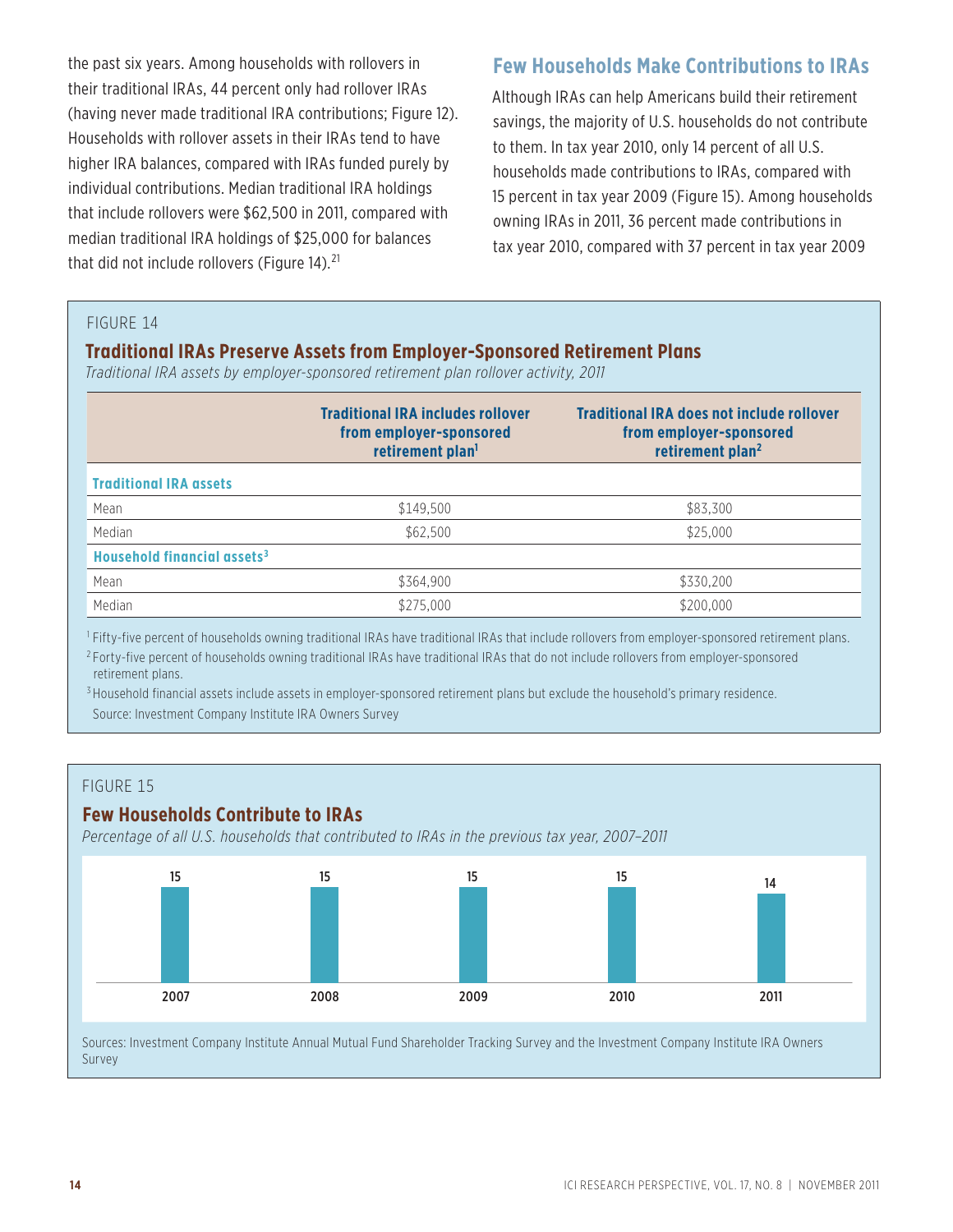(Figure 16). Among households making contributions to IRAs in tax year 2010, more than half contributed to traditional IRAs, with 39 percent only contributing to traditional IRAs.<sup>22</sup> Thirty-eight percent of households making IRA contributions in tax year 2010 made Roth contributions, with 29 percent only contributing to Roth IRAs.23 Twenty-six percent contributed to employersponsored IRAs in tax year 2010, with 18 percent only contributing to employer-sponsored IRAs.24

## **Roth and Employer-Sponsored IRA Owners Are More Likely to Contribute**

Traditional IRA owners were less likely than owners of other types of IRAs to have made contributions. Thirtyfour percent of households owning Roth IRAs in 2011 made contributions in tax year 2010 (Figure 17). Fortyseven percent of all households owning employersponsored IRAs in 2011 made contributions in tax year

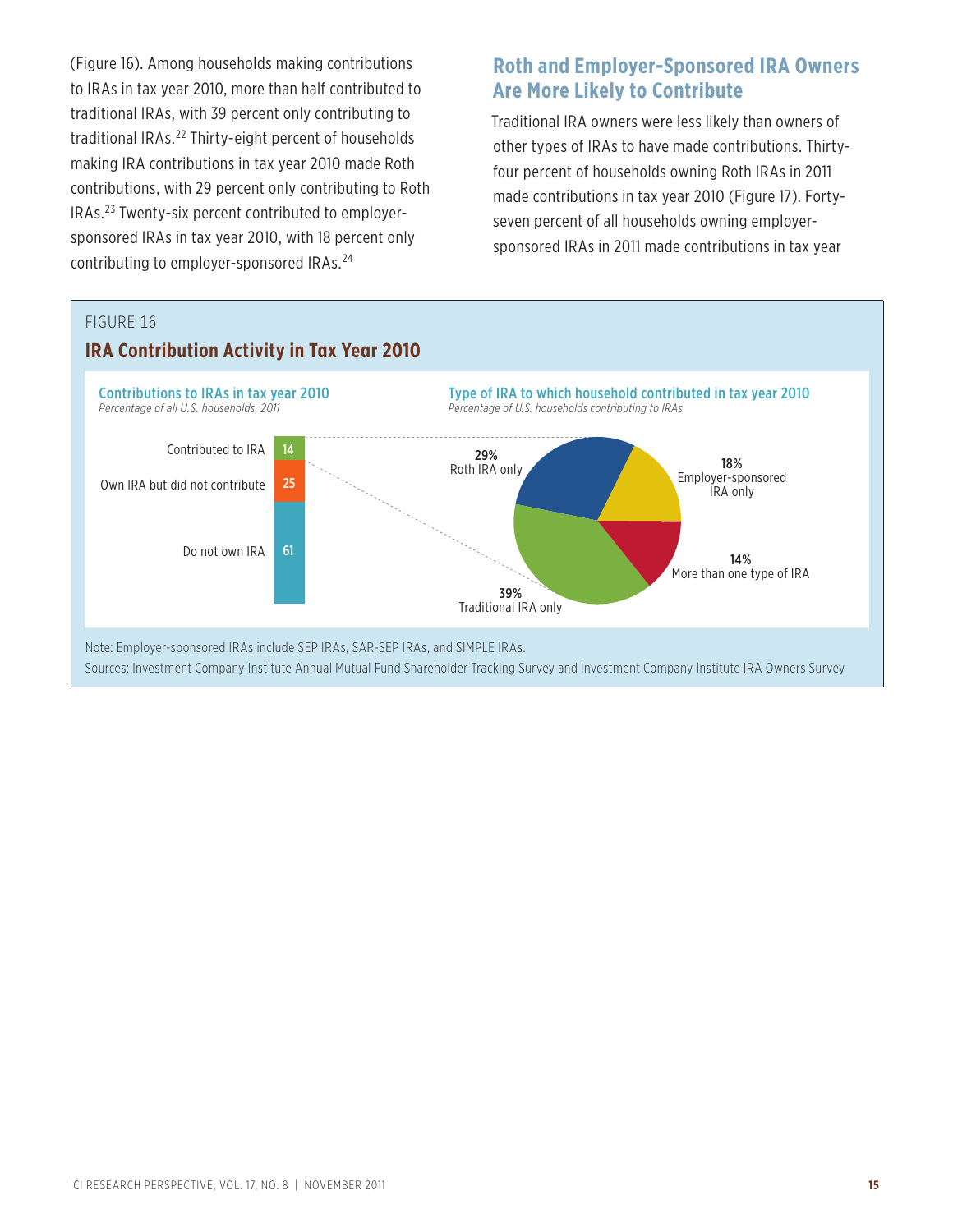2010. In contrast, only 23 percent of traditional IRA–owning households in 2011 contributed to their traditional IRAs in tax year 2010. The lower contribution rate to traditional IRAs is likely due to restrictions on the tax deductibility of contributions, which must be considered by the 82 percent of traditional IRA–owning households that have retirement plan coverage at work.25 It is also likely that IRA-owning households with employer-sponsored retirement plans are currently saving through these plans.<sup>26</sup> In addition, 19 percent of traditional IRA–owning households were headed by individuals aged 70 or older and may not have been eligible to contribute because of IRS regulations.<sup>27</sup>

The median contribution among households contributing to employer-sponsored IRAs was \$3,800 in tax year 2010, while the median contribution to traditional IRAs was

\$4,500 per household (Figure 17). The median contribution to Roth IRAs was \$4,000 per household. In 2010, the traditional and Roth IRA contribution limit was \$5,000 for individuals under the age of 50 (Figure  $18.28$ )

Since tax year 2002, individuals aged 50 or older are eligible to make "catch-up" contributions to their IRAs (Figure 18).29 Among households aged 50 or older, 43 percent owned traditional or Roth IRAs in 2011 (Figure 19). Among these IRA-owning households, 28 percent made contributions to traditional or Roth IRAs; half of these contributing households made catchup contributions. All told, catch-up contributions are not prevalent, with only 6 percent of all U.S. households aged 50 or older<sup>30</sup> reporting catch-up contributions.

#### FIGURE 17

## **Contribution Activity to Roth and Employer-Sponsored IRAs Outpaces Contribution Activity to Traditional IRAs in Tax Year 2010**

Percentage of U.S. households owning each type of IRA<sup>1</sup> by contribution status in tax year 2010



<sup>1</sup> Households may hold more than one type of IRA. Contribution activity reported is for type of IRA indicated. Some of these households may have been ineligible to make contributions.

2 IRAs include traditional IRAs, Roth IRAs, and employer-sponsored IRAs (SEP IRAs, SAR-SEP IRAs, and SIMPLE IRAs).

<sup>3</sup> Employer-sponsored IRAs include SEP IRAs, SAR-SEP IRAs, and SIMPLE IRAs.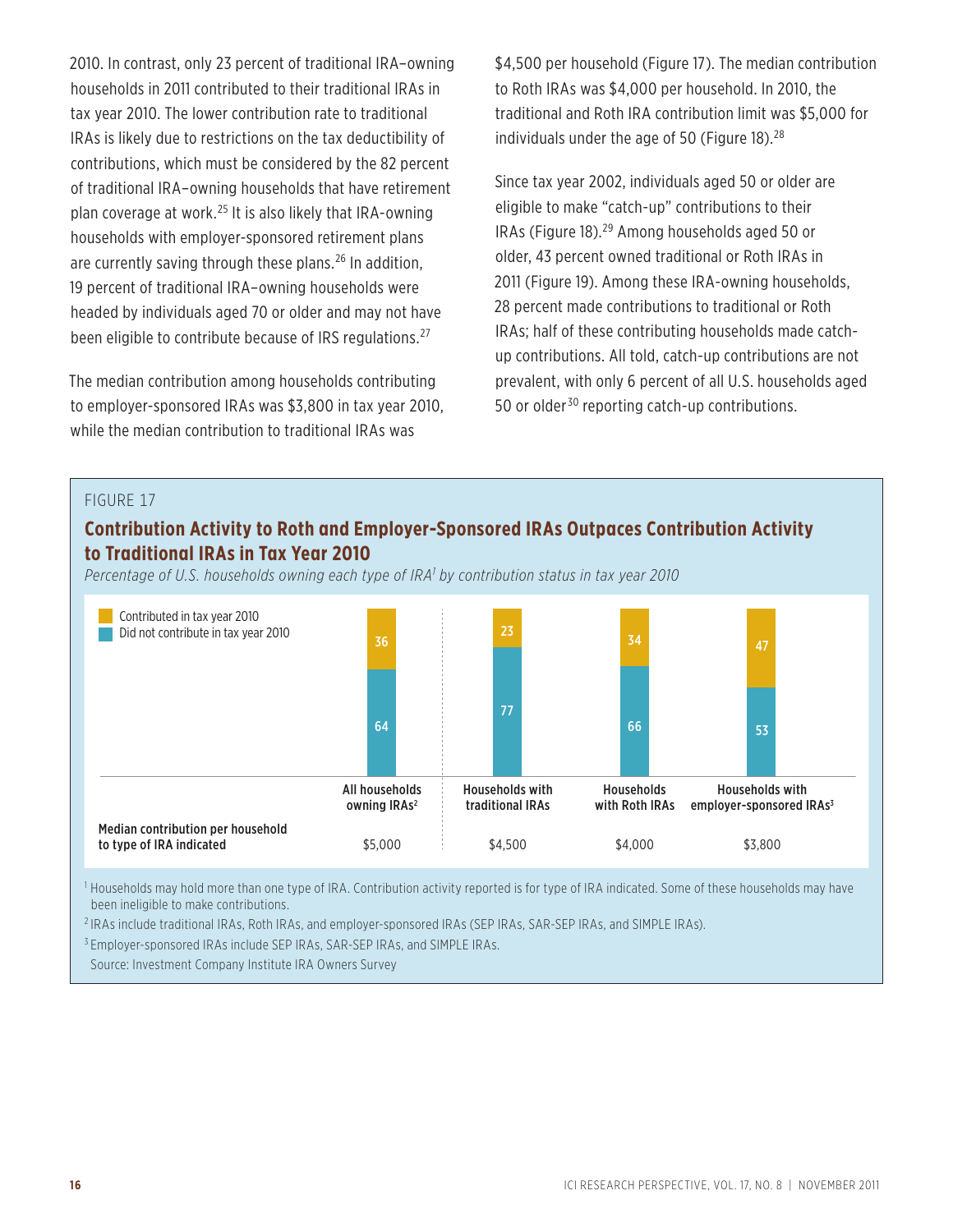

Source: ICI summary of U.S. Internal Revenue Code

#### FIGURE 19

## **Traditional and Roth IRA Catch-Up Contributions Are Infrequent**

*Percentage of U.S. households with individuals aged 50 or older by contribution status in tax year 2010*



their contribution included catch-up.

Sources: Investment Company Institute Annual Mutual Fund Shareholder Tracking Survey and Investment Company Institute IRA Owners Survey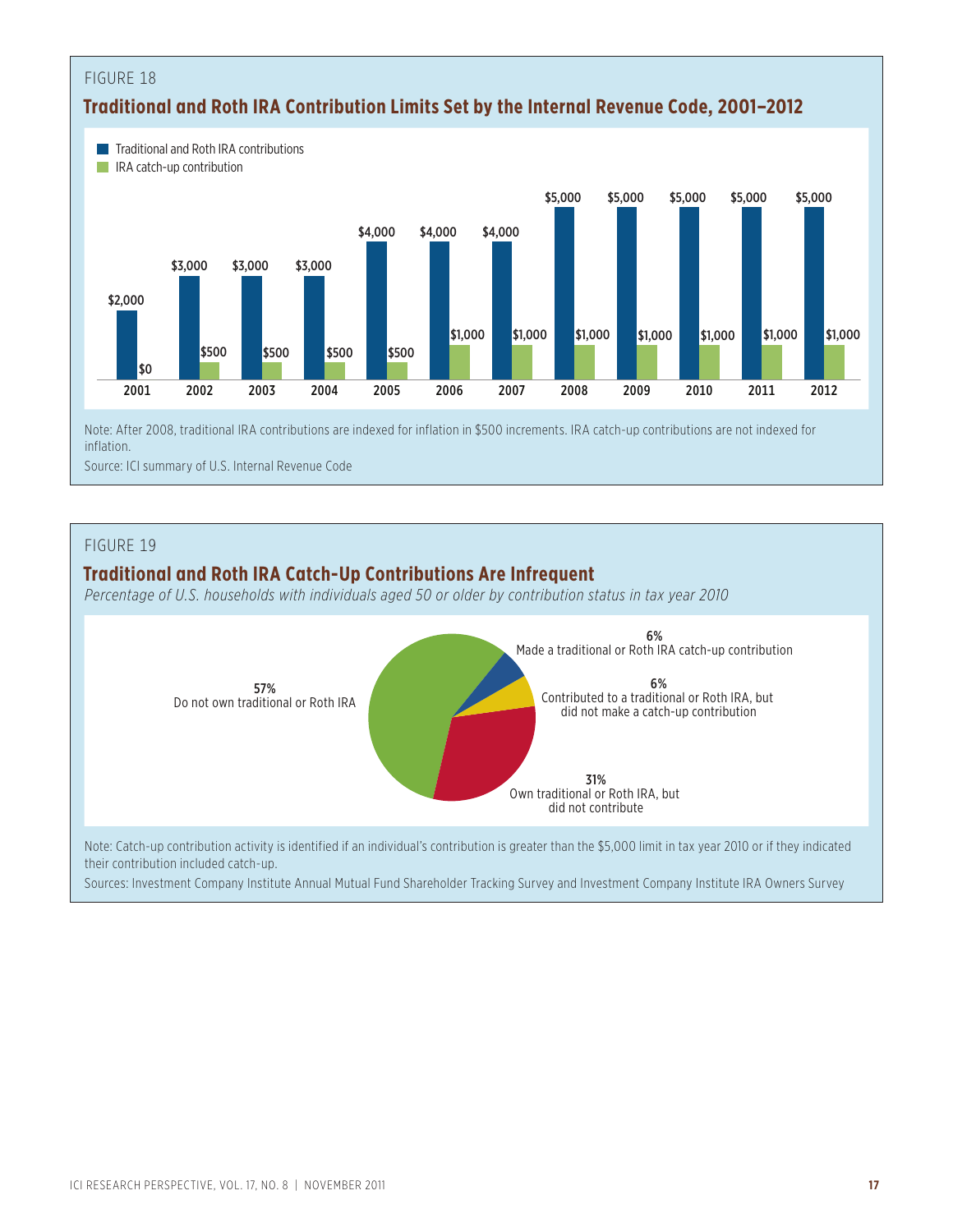## **IRA Withdrawals Are Infrequent, Mostly Retirement Related**

Few households withdraw money from their IRAs in any given year, and most withdrawals are retirement related. A traditional IRA withdrawal taken by an individual prior to age 59½ is generally subject to a 10 percent penalty on the taxable portion of the withdrawal (in addition to the federal, state, and local income tax that may be due). $31$  Taxpayers older than 59½ but younger than 70½ may take withdrawals without penalty, but are generally not required to do so. Traditional IRA owners aged 70½ or older are required to

withdraw an annual amount based on life expectancy or pay a penalty for failing to do so; these withdrawals are called required minimum distributions (RMDs).

Twenty-two percent of households still owning traditional IRAs in 2011 reported taking withdrawals from these IRAs in tax year 2010, up from 15 percent in tax year 2009 (Figure 20).32 In 2008, the Worker, Retiree, and Employer Recovery Act suspended RMDs from traditional IRAs and other retirement accounts for tax year 2009.<sup>33</sup> Withdrawal activity among traditional IRA–owning households fell to lower levels in tax year 2009, likely in part due to the

FIGURE 20

### **Traditional IRA Withdrawal Activity**

*Percentage of households owning traditional IRAs in the year indicated that took withdrawals in the prior year*

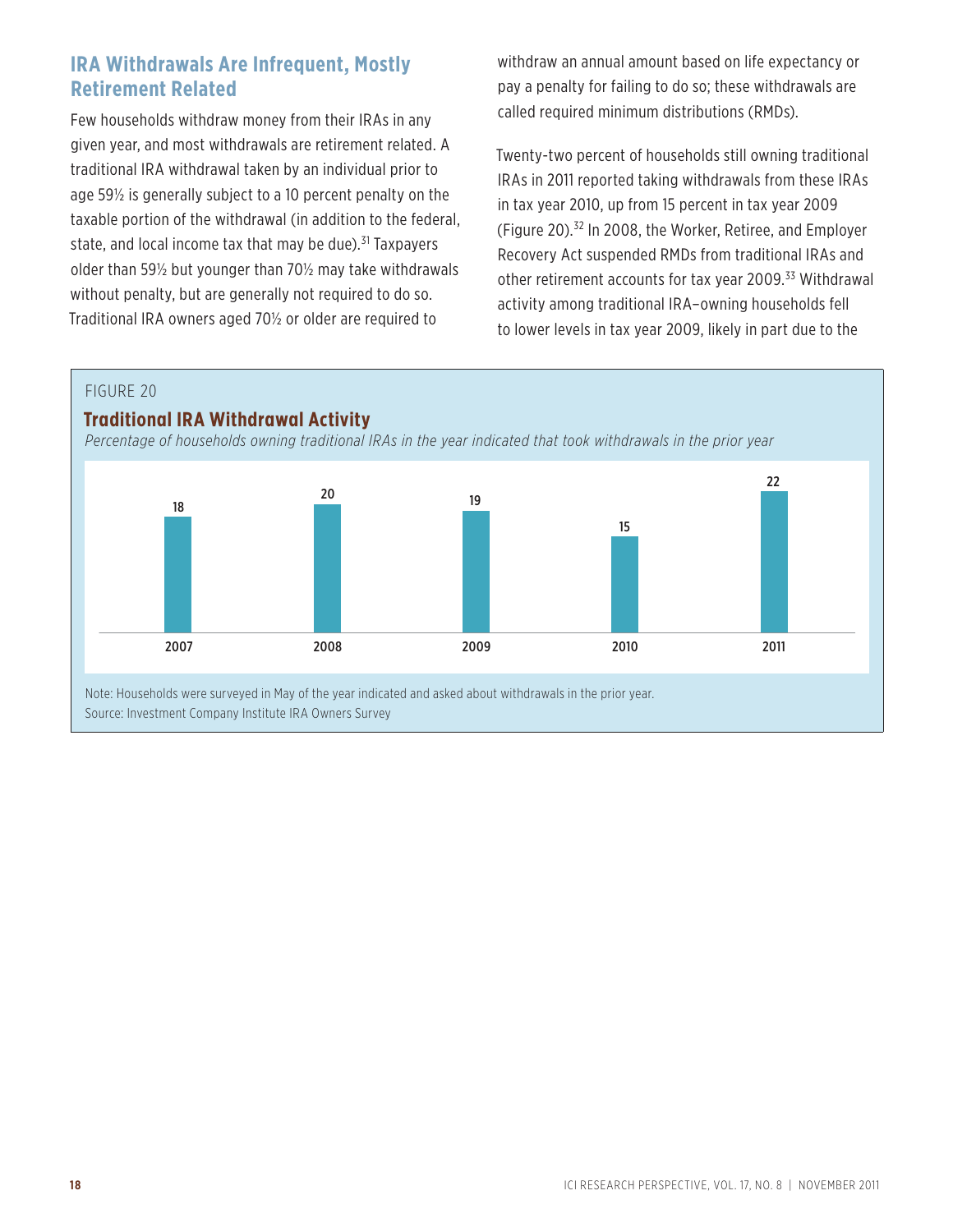suspension of RMDs from traditional IRAs. Some of the increase in withdrawal activity in tax year 2010 resulted from the return of RMDs. Among households taking traditional IRA withdrawals in tax year 2010, 77 percent reported someone in the household was retired from their lifetime occupation (Figure 21). Nevertheless, among retired households owning traditional IRAs in 2011, 59 percent did not take a withdrawal in tax year 2010.

Traditional IRA–owning households that made withdrawals generally took modest-sized amounts. Twenty-four percent of traditional IRA–owning households making withdrawals in tax year 2010 took less than \$2,500 from their IRAs, and another 14 percent took an amount between \$2,500 and \$4,999 (Figure 21). Although some withdrawals in dollar amounts appear large, a median of 9 percent of the account balance was typically withdrawn.



<sup>2</sup> Households that made a withdrawal exclude those which closed and no longer own traditional IRAs.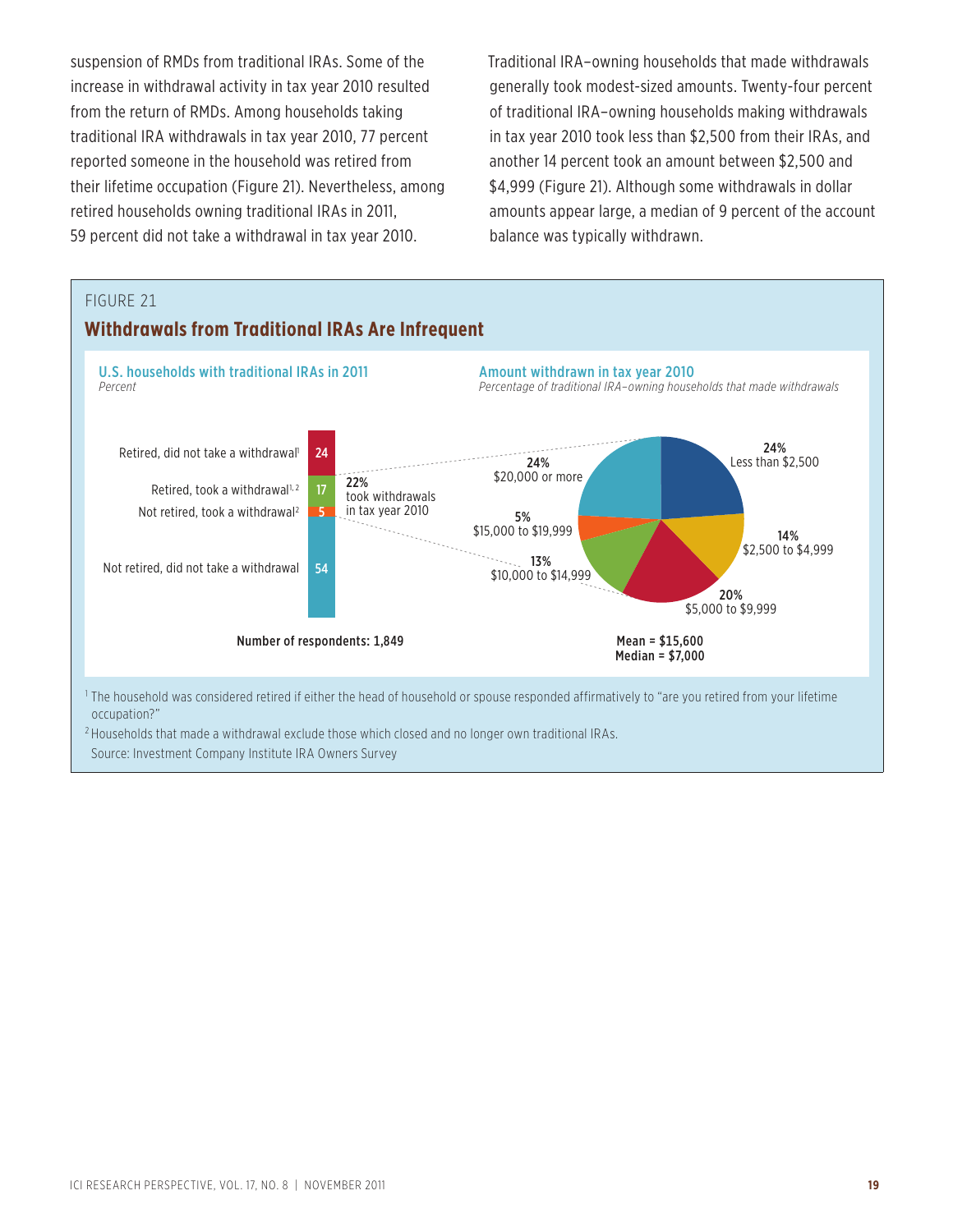## **Most Traditional IRA–Owning Households That Take Withdrawals Are Headed by Individuals Aged 70 or Older**

*Percentage of traditional IRA–owning households, 2007–2011*

| 2007<br>2008<br>2009<br>2010<br>2011<br>Age of head of household*<br>Percentage of U.S. households owning traditional IRAs<br>Younger than 59<br>64<br>62<br>62<br>58<br>63<br>59 to 69<br>22<br>22<br>25<br>20<br>20<br>70 or older<br>16<br>17<br>16<br>17<br>16<br>Traditional IRA withdrawal activity by age*<br>Percentage of U.S. households owning traditional IRAs<br>59<br>59<br>54<br>Younger than 59, did not take a withdrawal<br>61<br>60<br>3<br>3<br>3<br>Younger than 59, took a withdrawal<br>4<br>5<br>15<br>18<br>20<br>Aged 59 to 69, did not take a withdrawal<br>17<br>16<br>5<br>5<br>Aged 59 to 69, took a withdrawal<br>6<br>4<br>4<br>6<br>5<br>7<br>5<br>Aged 70 or older, did not take a withdrawal<br>4<br>9<br>12<br>9<br>13<br>Aged 70 or older, took a withdrawal<br>11<br>Memo:<br>Percentage of traditional IRA-owning households with withdrawals<br>20<br>19<br>15<br>22<br>18<br>Incidence of withdrawal activity by age*<br>Percentage of traditional IRA-owning households by age<br>5<br>5<br>Younger than 59<br>4<br>6<br>8<br>59 to 69<br>27<br>24<br>17<br>19<br>19<br>70 or older<br>72<br>59<br>73<br>70<br>53<br>Age composition of households with withdrawals<br>Percentage of traditional IRA-owning households with withdrawals<br>Younger than 59<br>18<br>16<br>20<br>22<br>16<br>59 to 69<br>31<br>26<br>20<br>25<br>21<br>70 or older<br>53<br>56<br>64<br>55<br>57 | <b>Traditional IRA-owning households</b> |  |  |  |  |
|---------------------------------------------------------------------------------------------------------------------------------------------------------------------------------------------------------------------------------------------------------------------------------------------------------------------------------------------------------------------------------------------------------------------------------------------------------------------------------------------------------------------------------------------------------------------------------------------------------------------------------------------------------------------------------------------------------------------------------------------------------------------------------------------------------------------------------------------------------------------------------------------------------------------------------------------------------------------------------------------------------------------------------------------------------------------------------------------------------------------------------------------------------------------------------------------------------------------------------------------------------------------------------------------------------------------------------------------------------------------------------------------------------------------------|------------------------------------------|--|--|--|--|
|                                                                                                                                                                                                                                                                                                                                                                                                                                                                                                                                                                                                                                                                                                                                                                                                                                                                                                                                                                                                                                                                                                                                                                                                                                                                                                                                                                                                                           |                                          |  |  |  |  |
|                                                                                                                                                                                                                                                                                                                                                                                                                                                                                                                                                                                                                                                                                                                                                                                                                                                                                                                                                                                                                                                                                                                                                                                                                                                                                                                                                                                                                           |                                          |  |  |  |  |
|                                                                                                                                                                                                                                                                                                                                                                                                                                                                                                                                                                                                                                                                                                                                                                                                                                                                                                                                                                                                                                                                                                                                                                                                                                                                                                                                                                                                                           |                                          |  |  |  |  |
|                                                                                                                                                                                                                                                                                                                                                                                                                                                                                                                                                                                                                                                                                                                                                                                                                                                                                                                                                                                                                                                                                                                                                                                                                                                                                                                                                                                                                           |                                          |  |  |  |  |
|                                                                                                                                                                                                                                                                                                                                                                                                                                                                                                                                                                                                                                                                                                                                                                                                                                                                                                                                                                                                                                                                                                                                                                                                                                                                                                                                                                                                                           |                                          |  |  |  |  |
|                                                                                                                                                                                                                                                                                                                                                                                                                                                                                                                                                                                                                                                                                                                                                                                                                                                                                                                                                                                                                                                                                                                                                                                                                                                                                                                                                                                                                           |                                          |  |  |  |  |
|                                                                                                                                                                                                                                                                                                                                                                                                                                                                                                                                                                                                                                                                                                                                                                                                                                                                                                                                                                                                                                                                                                                                                                                                                                                                                                                                                                                                                           |                                          |  |  |  |  |
|                                                                                                                                                                                                                                                                                                                                                                                                                                                                                                                                                                                                                                                                                                                                                                                                                                                                                                                                                                                                                                                                                                                                                                                                                                                                                                                                                                                                                           |                                          |  |  |  |  |
|                                                                                                                                                                                                                                                                                                                                                                                                                                                                                                                                                                                                                                                                                                                                                                                                                                                                                                                                                                                                                                                                                                                                                                                                                                                                                                                                                                                                                           |                                          |  |  |  |  |
|                                                                                                                                                                                                                                                                                                                                                                                                                                                                                                                                                                                                                                                                                                                                                                                                                                                                                                                                                                                                                                                                                                                                                                                                                                                                                                                                                                                                                           |                                          |  |  |  |  |
|                                                                                                                                                                                                                                                                                                                                                                                                                                                                                                                                                                                                                                                                                                                                                                                                                                                                                                                                                                                                                                                                                                                                                                                                                                                                                                                                                                                                                           |                                          |  |  |  |  |
|                                                                                                                                                                                                                                                                                                                                                                                                                                                                                                                                                                                                                                                                                                                                                                                                                                                                                                                                                                                                                                                                                                                                                                                                                                                                                                                                                                                                                           |                                          |  |  |  |  |
|                                                                                                                                                                                                                                                                                                                                                                                                                                                                                                                                                                                                                                                                                                                                                                                                                                                                                                                                                                                                                                                                                                                                                                                                                                                                                                                                                                                                                           |                                          |  |  |  |  |
|                                                                                                                                                                                                                                                                                                                                                                                                                                                                                                                                                                                                                                                                                                                                                                                                                                                                                                                                                                                                                                                                                                                                                                                                                                                                                                                                                                                                                           |                                          |  |  |  |  |
|                                                                                                                                                                                                                                                                                                                                                                                                                                                                                                                                                                                                                                                                                                                                                                                                                                                                                                                                                                                                                                                                                                                                                                                                                                                                                                                                                                                                                           |                                          |  |  |  |  |
|                                                                                                                                                                                                                                                                                                                                                                                                                                                                                                                                                                                                                                                                                                                                                                                                                                                                                                                                                                                                                                                                                                                                                                                                                                                                                                                                                                                                                           |                                          |  |  |  |  |
|                                                                                                                                                                                                                                                                                                                                                                                                                                                                                                                                                                                                                                                                                                                                                                                                                                                                                                                                                                                                                                                                                                                                                                                                                                                                                                                                                                                                                           |                                          |  |  |  |  |
|                                                                                                                                                                                                                                                                                                                                                                                                                                                                                                                                                                                                                                                                                                                                                                                                                                                                                                                                                                                                                                                                                                                                                                                                                                                                                                                                                                                                                           |                                          |  |  |  |  |
|                                                                                                                                                                                                                                                                                                                                                                                                                                                                                                                                                                                                                                                                                                                                                                                                                                                                                                                                                                                                                                                                                                                                                                                                                                                                                                                                                                                                                           |                                          |  |  |  |  |
|                                                                                                                                                                                                                                                                                                                                                                                                                                                                                                                                                                                                                                                                                                                                                                                                                                                                                                                                                                                                                                                                                                                                                                                                                                                                                                                                                                                                                           |                                          |  |  |  |  |
|                                                                                                                                                                                                                                                                                                                                                                                                                                                                                                                                                                                                                                                                                                                                                                                                                                                                                                                                                                                                                                                                                                                                                                                                                                                                                                                                                                                                                           |                                          |  |  |  |  |
|                                                                                                                                                                                                                                                                                                                                                                                                                                                                                                                                                                                                                                                                                                                                                                                                                                                                                                                                                                                                                                                                                                                                                                                                                                                                                                                                                                                                                           |                                          |  |  |  |  |

\*Age is based on the age of the sole or co-decisionmaker for household saving and investing.

Note: For traditional IRA–owning households in 2007, figure reports tax year 2006 withdrawal activity. For traditional IRA–owning households in 2008, figure reports tax year 2007 withdrawal activity. For traditional IRA–owning households in 2009, figure reports tax year 2008 withdrawal activity. For traditional IRA–owning households in 2010, figure reports tax year 2009 withdrawal activity. For traditional IRA–owning households in 2011, figure reports tax year 2010 withdrawal activity.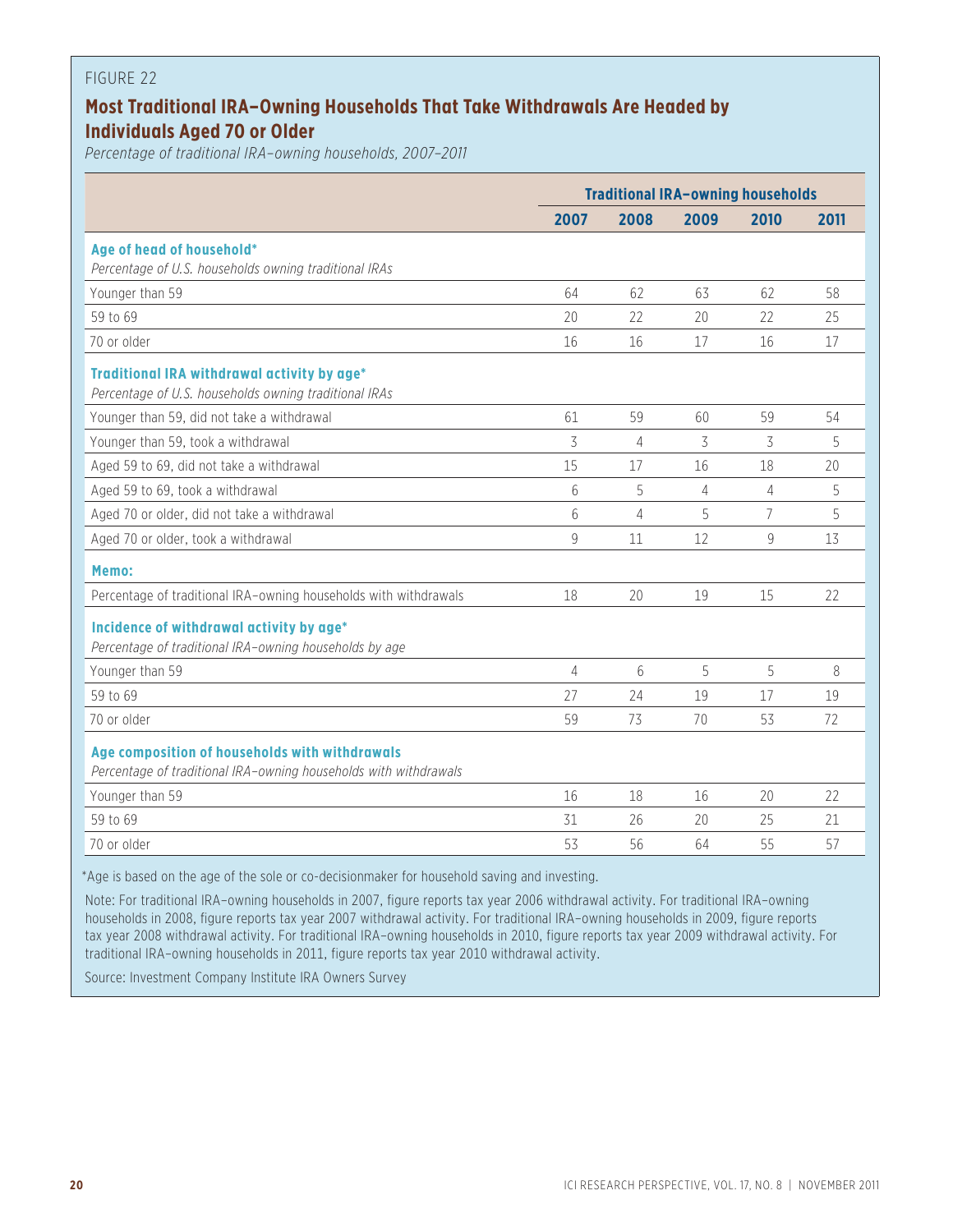In line with the incentives and disincentives of the tax code, younger households were much less likely to have withdrawals than older households. Among traditional IRA–owning households in 2011 headed by individuals younger than 59, only 8 percent took a withdrawal in tax year 2010 (Figure 22).34

Nineteen percent of households owning traditional IRAs and headed by an individual aged 59 to 69 reported withdrawals (Figure 22). Withdrawal activity increased among households headed by individuals aged 70 or older, reflecting the return of RMDs in tax year 2010. Seventytwo percent of these traditional IRA–owning households took withdrawals in tax year 2010, compared with a withdrawal rate among these households of 53 percent in tax year 2009.<sup>35</sup>

Typically, withdrawals from traditional IRAs were taken to fulfill RMDs. Sixty-one percent of households owning traditional IRAs in 2011 and making withdrawals in tax year 2010 calculated their withdrawal amount based on the RMD, compared to 48 percent in tax year 2009 (Figure 23). Another 28 percent of traditional IRA–owning households taking withdrawals reported they withdrew lump sums based on needs in tax year 2010, compared with 29 percent in tax year 2009. In tax year 2010, 9 percent reported a scheduled withdrawal amount, either a percentage of the account or a regular dollar amount. In tax year 2009, 19 percent reported a scheduled withdrawal amount. Households headed by individuals aged 70 or older were much more likely to cite RMDs as a reason for withdrawal, while younger households were much more likely to take lump-sum withdrawals based on needs.<sup>36</sup>

#### FIGURE 23

#### **How Traditional IRA Withdrawals Are Determined**

*Percentage of traditional IRA–owning households with withdrawals in tax years 2007, 2008, 2009, and 2010*

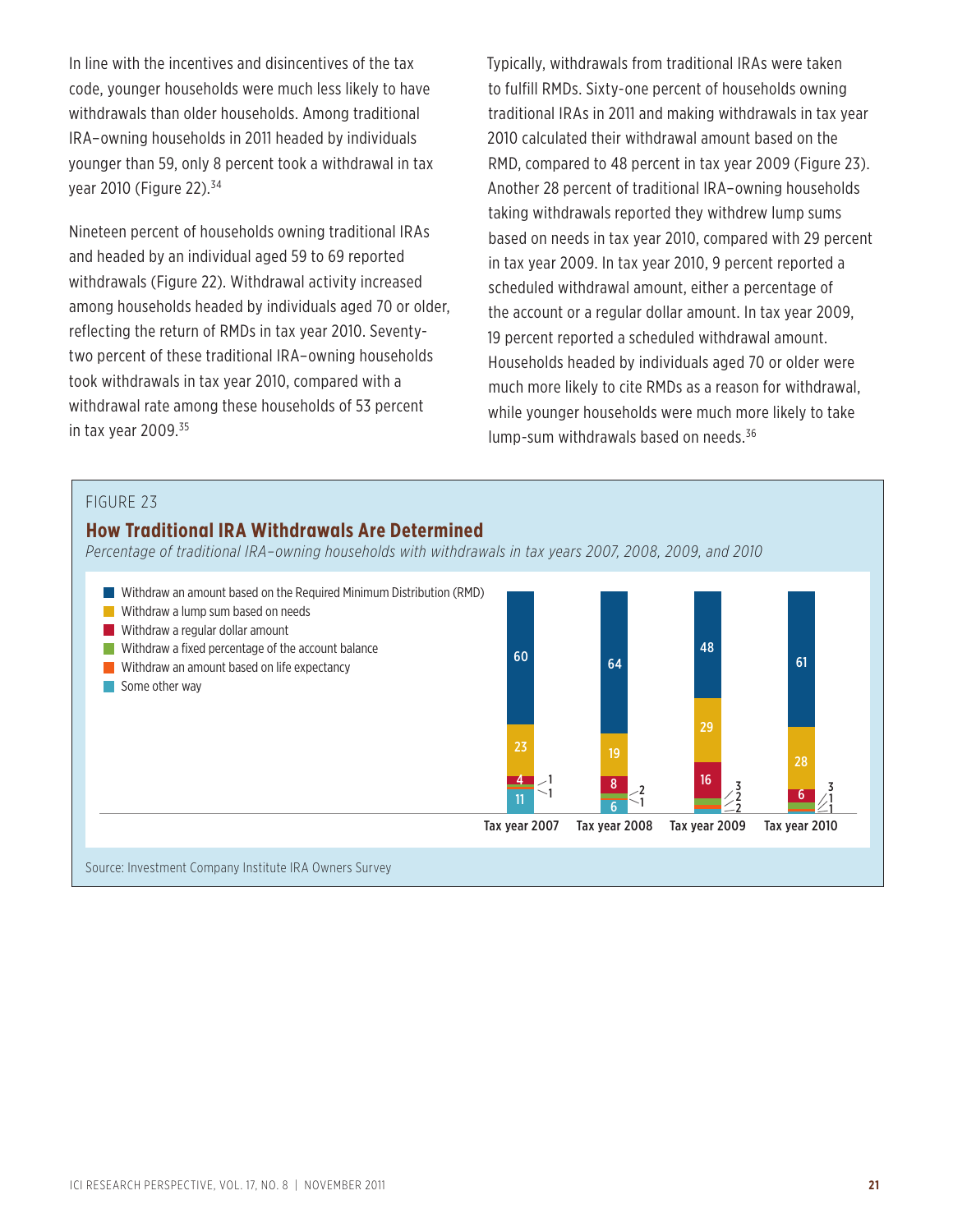Traditional IRA–owning households that took withdrawals in tax year 2010 usually consulted outside sources to determine the amount of the withdrawal. Fifty-two percent consulted a professional financial adviser to determine the amount to withdraw in tax year 2010 (Figure 24). Twentyseven percent consulted IRS rules or publications.

## **The Role of Traditional IRA Withdrawals in Retirement**

Traditional IRA withdrawals can be used for a variety of purposes in retirement. Among households where either the head of household or spouse was retired, 39 percent reported using traditional IRA withdrawals to pay for living expenses (Figure 25). Thirty-three percent of retired households that took a traditional IRA withdrawal in tax year 2010 cited reinvesting or saving the withdrawal amount into another account.<sup>37</sup> Eighteen percent reported

using the withdrawal for home purchase, repair, or remodeling, and 6 percent used the withdrawal for an emergency. Ten percent reported using the withdrawal for a healthcare expense.

Because today's withdrawal activity may not be a good indicator of future withdrawal activity, traditional IRA– owning households that did not take withdrawals in tax year 2010 were asked about their future withdrawal intentions. In 2011, 63 percent of these traditional IRA–owning households say it is unlikely they will take withdrawals prior to age 70½ (Figure 26). Among traditional IRA–owning households in 2011 that did not take withdrawals in tax year 2010, 34 percent indicate it is "not likely at all" that they would start IRA withdrawals before required. Another 29 percent report it is "not very likely" that they would take withdrawals prior to age 70½.

#### FIGURE 24

## **The Majority of Households Consults with a Professional Financial Adviser to Determine the Amount of Traditional IRA Withdrawals**

*Percentage of traditional IRA–owning households that made withdrawals in tax year 2010*

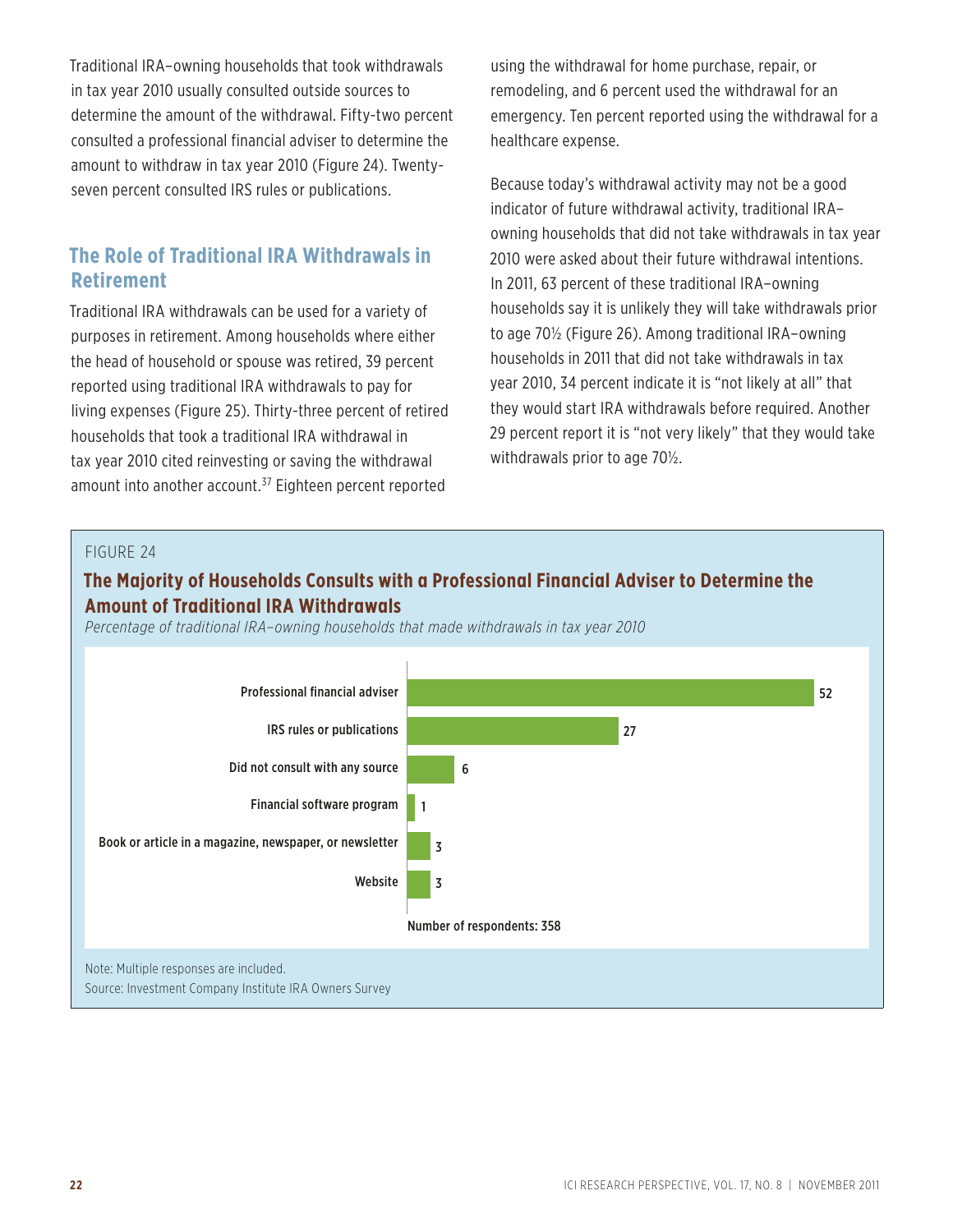## **Traditional IRA Withdrawals Often Used to Pay for Living Expenses**

Percentage of traditional IRA-owning households<sup>1</sup> in which either the head of household or spouse is retired, 2011

| Purpose of traditional IRA withdrawal in retirement <sup>2</sup> |              |
|------------------------------------------------------------------|--------------|
| Took withdrawals to pay for living expenses                      | 39           |
| Spent it on a car, boat, or big-ticket item other than a home    |              |
| Spent it on a healthcare expense                                 | 10           |
| Used it for an emergency                                         | <sub>6</sub> |
| Used it for home purchase, repair, or remodeling                 | 18           |
| Reinvested or saved it in another account                        | 33           |
| Paid for education                                               | 4            |
| Some other purpose                                               | 12           |
| Number of respondents                                            | 318          |

1 The base of respondents includes the 17 percent of traditional IRA–owning households who were retired and took withdrawals reported in Figure 21.

2 Multiple responses are included.

Source: Investment Company Institute IRA Owners Survey

### FIGURE 26

## **Likelihood of Withdrawing from Traditional IRA Before Age 70½**

*Percentage of traditional IRA–owning households that did not take a withdrawal in tax year 2010*

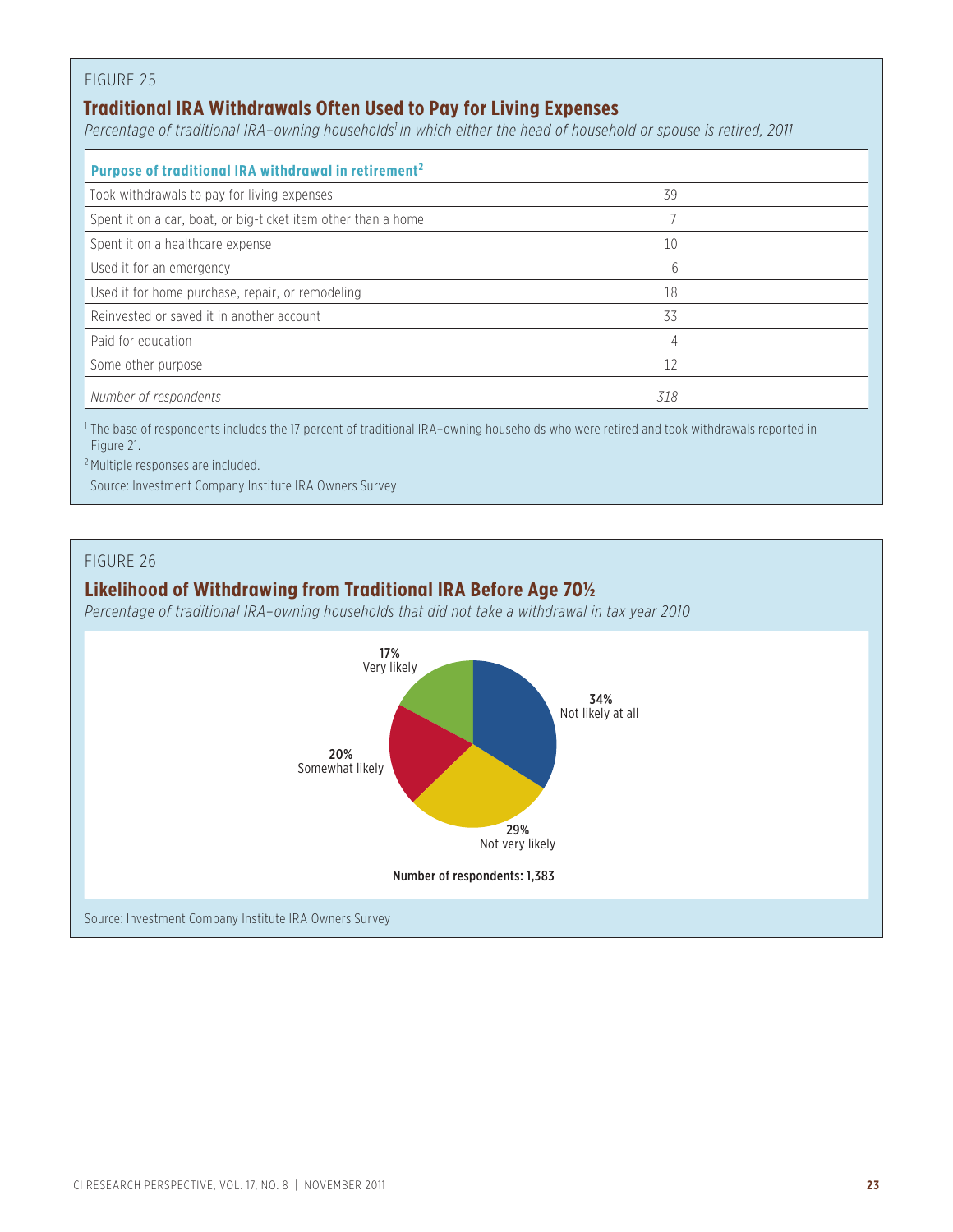## **Majority of Traditional IRA Owners Has a Planned Retirement Strategy**

Sixty-eight percent of traditional IRA–owning households in 2011 say they have a strategy for managing income and assets in retirement (Figure 27). These households typically seek advice when building their retirement income strategy. Sixty-two percent of traditional IRA–owning households with a strategy consulted a professional financial adviser when creating the strategy (Figure 28). Twenty-five percent of households with a strategy consulted written materials (e.g., a book or article in a magazine or newspaper) and 30 percent consulted with friends or family. Eighteen percent used a website to help create their retirement income and asset management strategy.

In 2011, a new survey question asks households with a strategy for managing their income and assets in retirement about the components of their strategy. Seventy-one percent of these households indicated setting aside emergency funds as part of their strategy and 69 percent developed a retirement income plan (Figure 29). Sixty-five percent reviewed their insurance policies and 64 percent determined their retirement expenses. Slightly more than half determined when to take Social Security benefits, with households aged 50 or older more likely to have done so compared with households younger than 50. More than two-thirds of traditional IRA-owning households with a strategy took three or more of these steps in developing their strategy.

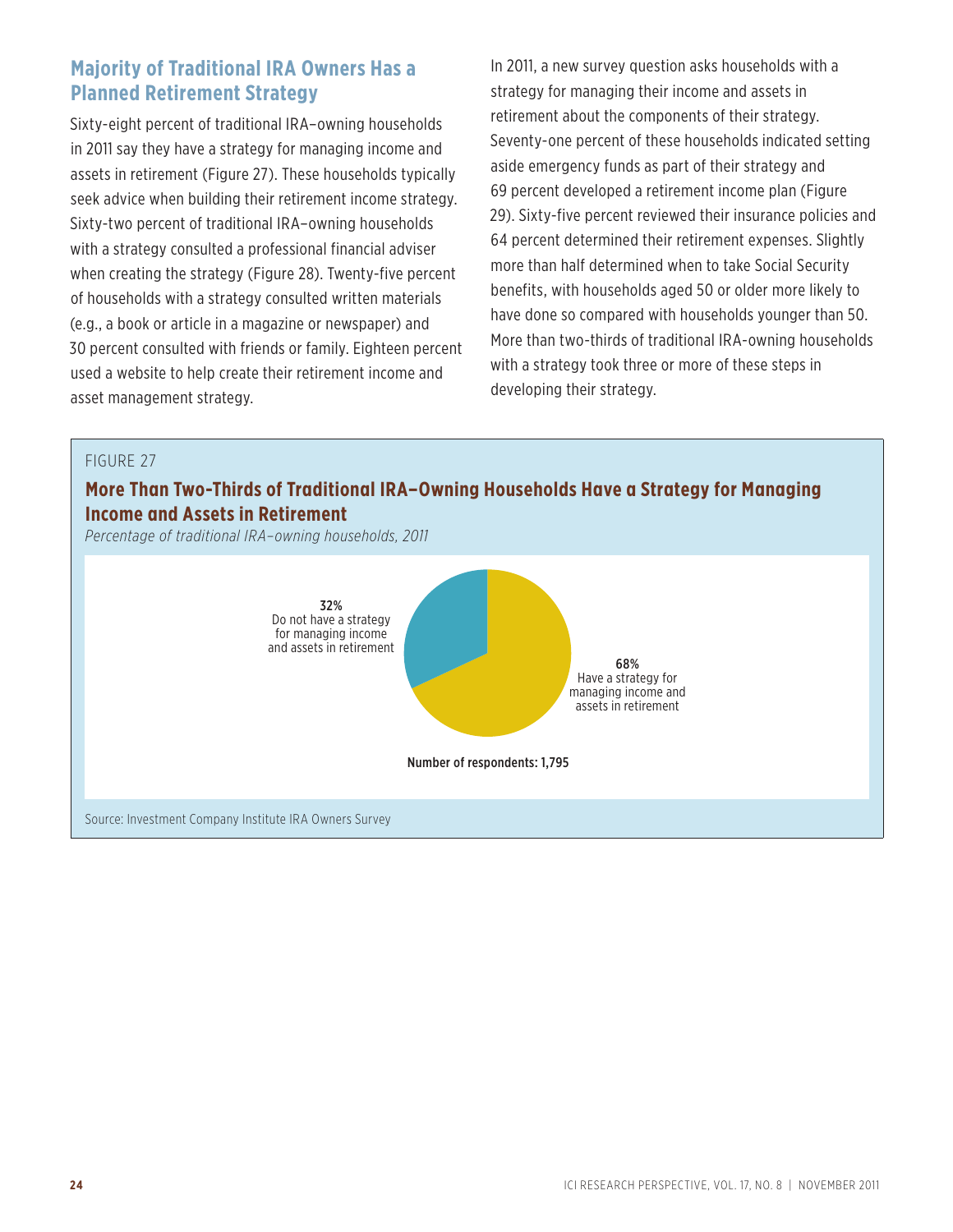## **62 Percent of IRA Owners Consult a Professional Financial Adviser When Creating Retirement Strategy**

*Percentage of traditional IRA–owning households that indicated they have a strategy for managing income and assets in retirement,1 2011*



<sup>2</sup> Among respondents indicating "other," 5 percent consulted themselves, 2 percent consulted their employer, and 1 percent used information seen on TV.

Source: Investment Company Institute IRA Owners Survey

#### FIGURE 29

## **Components of Strategy for Managing Income and Assets in Retirement**

*Percentage of traditional IRA–owning households that indicated they have a strategy for managing income and assets in retirement, 2011*

|                                                 |       | Age of head of household* |          |          |             |
|-------------------------------------------------|-------|---------------------------|----------|----------|-------------|
|                                                 | All   | <b>Younger</b><br>than 35 | 35 to 49 | 50 to 64 | 65 or older |
| Set aside emergency funds                       |       | 59                        | 79       | 74       | 65          |
| Develop a retirement income plan                | 69    | 57                        | 72       | 75       | 63          |
| Review insurance policies                       | 65    | 57                        |          | 68       | 58          |
| Determine retirement expenses                   | 64    | 51                        | 61       | 70       | 64          |
| Determine when to take Social Security benefits | 54    | 32                        | 48       | 60       | 62          |
| Other                                           | 6     | 13                        | 4        | 5        |             |
| Number of respondents:                          | 1.171 | 128                       | 283      | 472      | 288         |

\*Age is based on the age of the sole or co-decisionmaker for household saving and investing.

Note: Multiple responses are included.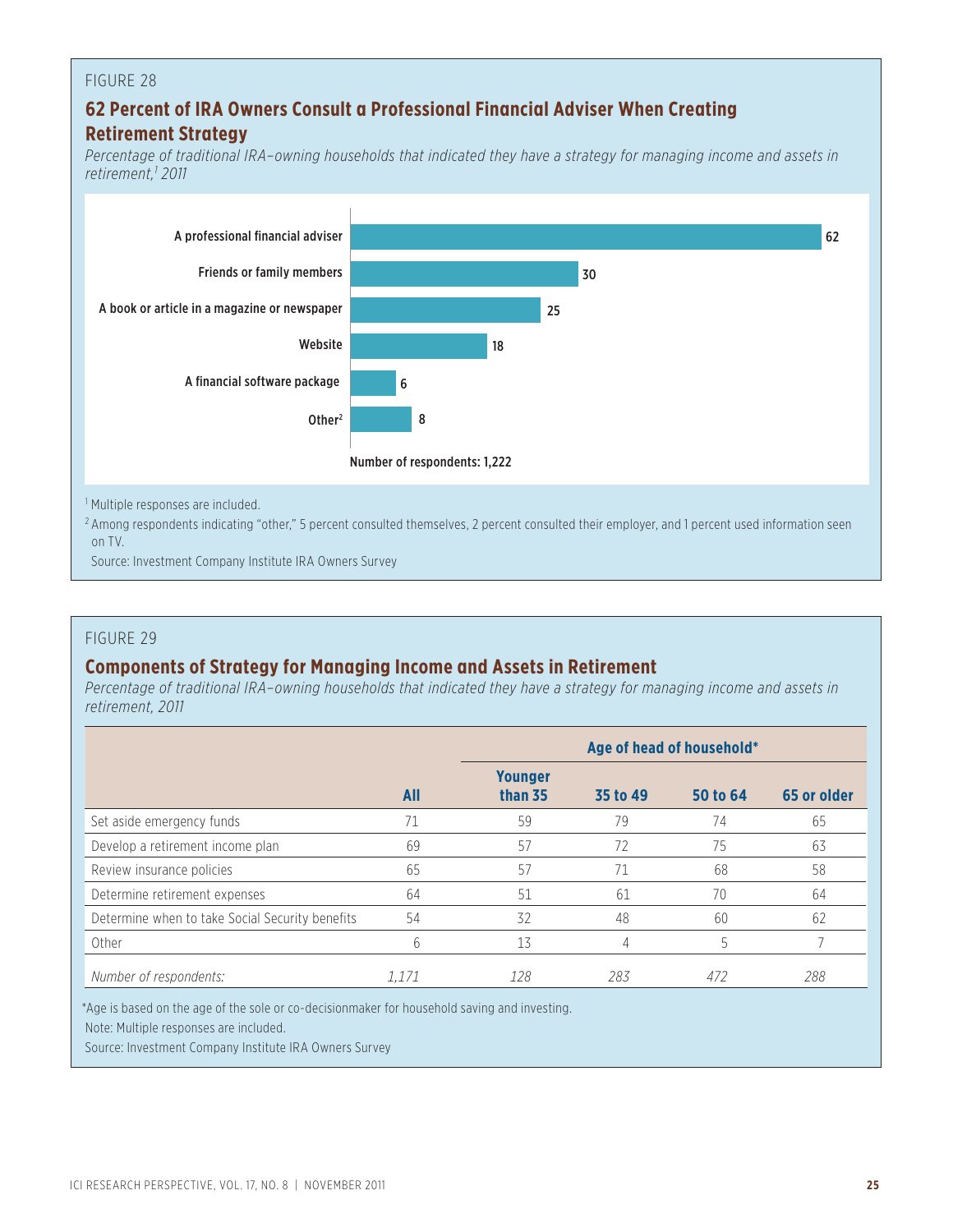## **Expected Role of IRA Withdrawals in Retirement**

Traditional IRA–owning households that were either (1) not retired or (2) retired but did not take withdrawals in tax year 2010, reported a pattern for the expected role of future IRA withdrawals in retirement that is consistent with the use of withdrawals among those who withdrew in tax year

2010. Sixty-three percent of these households reported they plan to use IRA withdrawals to pay for living expenses in retirement (Figure 30). Another 62 percent reported they plan to use IRA withdrawals for an emergency. When asked to select a primary role for future IRA withdrawals in retirement, 53 percent expected the primary role of IRA withdrawals will be to pay for living expenses in retirement.

#### FIGURE 30

## **Expected Role of IRA Withdrawals in Retirement**

*Percentage of traditional IRA–owning households,1 excluding retiree households with withdrawals, 2011*

| Plan for future IRA withdrawals in retirement <sup>2</sup>    |       |  |  |  |  |
|---------------------------------------------------------------|-------|--|--|--|--|
| Take withdrawals to pay for living expenses                   | 63    |  |  |  |  |
| Spend it on a car, boat, or big-ticket item other than a home | 10    |  |  |  |  |
| Spend it on a healthcare expense                              | 32    |  |  |  |  |
| Use it for an emergency                                       | 62    |  |  |  |  |
| Use it for home purchase, repair, or remodeling               | 23    |  |  |  |  |
| Reinvest or save it in another account                        | 39    |  |  |  |  |
| Pay for education                                             | 14    |  |  |  |  |
| Some other plan                                               | 16    |  |  |  |  |
| Primary plan for future IRA withdrawals in retirement         |       |  |  |  |  |
| Take withdrawals to pay for living expenses                   | 53    |  |  |  |  |
| Spend it on a car, boat, or big-ticket item other than a home | 2     |  |  |  |  |
| Spend it on a healthcare expense                              | 3     |  |  |  |  |
| Use it for an emergency                                       | 15    |  |  |  |  |
| Use it for home purchase, repair, or remodeling               | 5     |  |  |  |  |
| Reinvest or save it in another account                        | 12    |  |  |  |  |
| Pay for education                                             | 4     |  |  |  |  |
| Some other plan                                               | 6     |  |  |  |  |
| Number of respondents                                         | 1,521 |  |  |  |  |

1 The base of respondents includes the 24 percent of traditional IRA–owning households that were retired but did not take withdrawals (who were asked about their future plans), the 5 percent of nonretired households that took withdrawals, and the 54 percent of nonretired households that did not take withdrawals.

2 Multiple responses are included.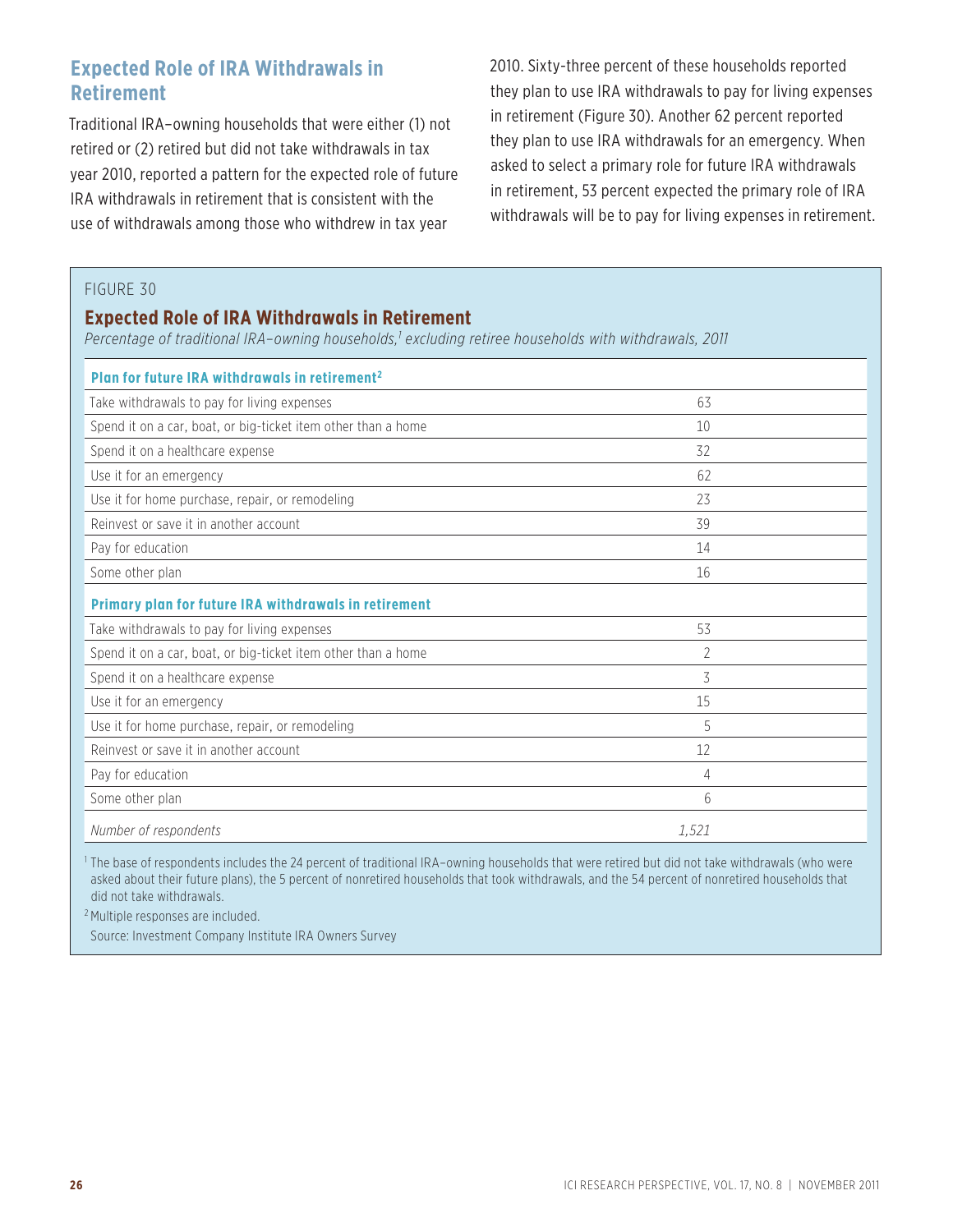## **Additional Reading**

"The Evolving Role of IRAs in U.S. Retirement Planning," *Investment Company Institute Perspective*. This research paper describes how the evolution of employer-sponsored retirement plans has elevated the importance of IRAs for many U.S. households and highlights the significant role that IRAs play in retirement and retirement planning. Available at www.ici.org/pdf/per15-03.pdf.

#### "The Individual Retirement Account at Age 30: A

Retrospective," *Investment Company Institute Perspective*. This research paper provides a summary of the growth and [development of the IRA market. Available at www.ici.org/](http://www.ici.org/pdf/per11-01.pdf) pdf/per11-01.pdf.

#### The IRA Investor Profile

*The IRA Investor Profile* is an ICI Research series that analyzes account-level data of more than 10 million IRAs, providing insights into IRA investor demographics and activities. The series draws from information collected in the IRA Investor Database<sup>™</sup>. ICI has published three reports using this database:

"The IRA Investor Profile: Traditional IRA Investors' Contribution Activity, 2007 and 2008." This report analyzes the contribution activity of working-age [traditional IRA investors. Available at www.ici.org/pdf/](http://www.ici.org/pdf/rpt_10_ira_contributions.pdf) rpt\_10\_ira\_contributions.pdf.

"The IRA Investor Profile: Traditional IRA Investors' Rollover Activity, 2007 and 2008." This report analyzes rollover activity among traditional IRA [investors. Available at www.ici.org/pdf/](http://www.ici.org/pdf/rpt_10_ira_rollovers.pdf) rpt\_10\_ira\_rollovers.pdf.

"The IRA Investor Profile: Traditional IRA Investors' Asset Allocation, 2007 and 2008." This report analyzes the factors that are associated with the types of assets held by individual traditional IRA investors. Available at www.ici.org/pdf/rpt\_11\_ira\_asset.pdf.

"The U.S. Retirement Market, Second Quarter 2011." Available at www.ici.org/info/ret\_11\_q2\_data.xls.

### **Glossary**

catch-up contribution. Individuals aged 50 or older are permitted to make contributions to an IRA or employersponsored retirement savings plan in excess of the annual contribution limit. In 2011, the catch-up limit was \$1,000 for IRAs, \$2,500 for SIMPLE plans, and \$5,500 for 401(k) plans.

contribution limit. Federal law establishes limits for the amount an individual may contribute to an IRA, 401(k), or other retirement savings plan in any given year. In 2011, the annual employee contribution limit for 401(k)s and similar employer-sponsored retirement plans was \$16,500; the annual limit for traditional and Roth IRAs was \$5,000; and the annual limit for SIMPLE IRAs was \$11,500. The limit on the sum of employee and employer contributions for DC plans in 2011 was \$49,000. Individuals aged 50 or older can make additional "catch-up" contributions.

conversion. The movement of assets in a traditional IRA to a Roth IRA, done either through a transfer of assets from a traditional IRA to a Roth IRA or by redesignating a traditional IRA as a Roth IRA. Assets in a 401(k) or other tax-advantaged employer-sponsored retirement plan may also be converted to a Roth IRA. Generally the assets converted are taxable in the year of the conversion to the Roth IRA.

defined benefit (DB) plan. An employer-sponsored pension plan where the amount of future benefits an employee will receive from the plan is defined, typically by a formula based on salary history and years of service. The amount of contributions the employer is required to make will depend on the investment returns experienced by the plan and the benefits promised.

defined contribution (DC) plan. An employer-sponsored retirement plan, such as a 401(k) plan or a 403(b) plan, in which contributions are made to individual participant accounts. Depending on the type of DC plan, contributions may be made by the employee, the employer, or both. The employee's benefits at retirement or termination of employment are based on the employee and employer contributions and earnings and losses on those contributions.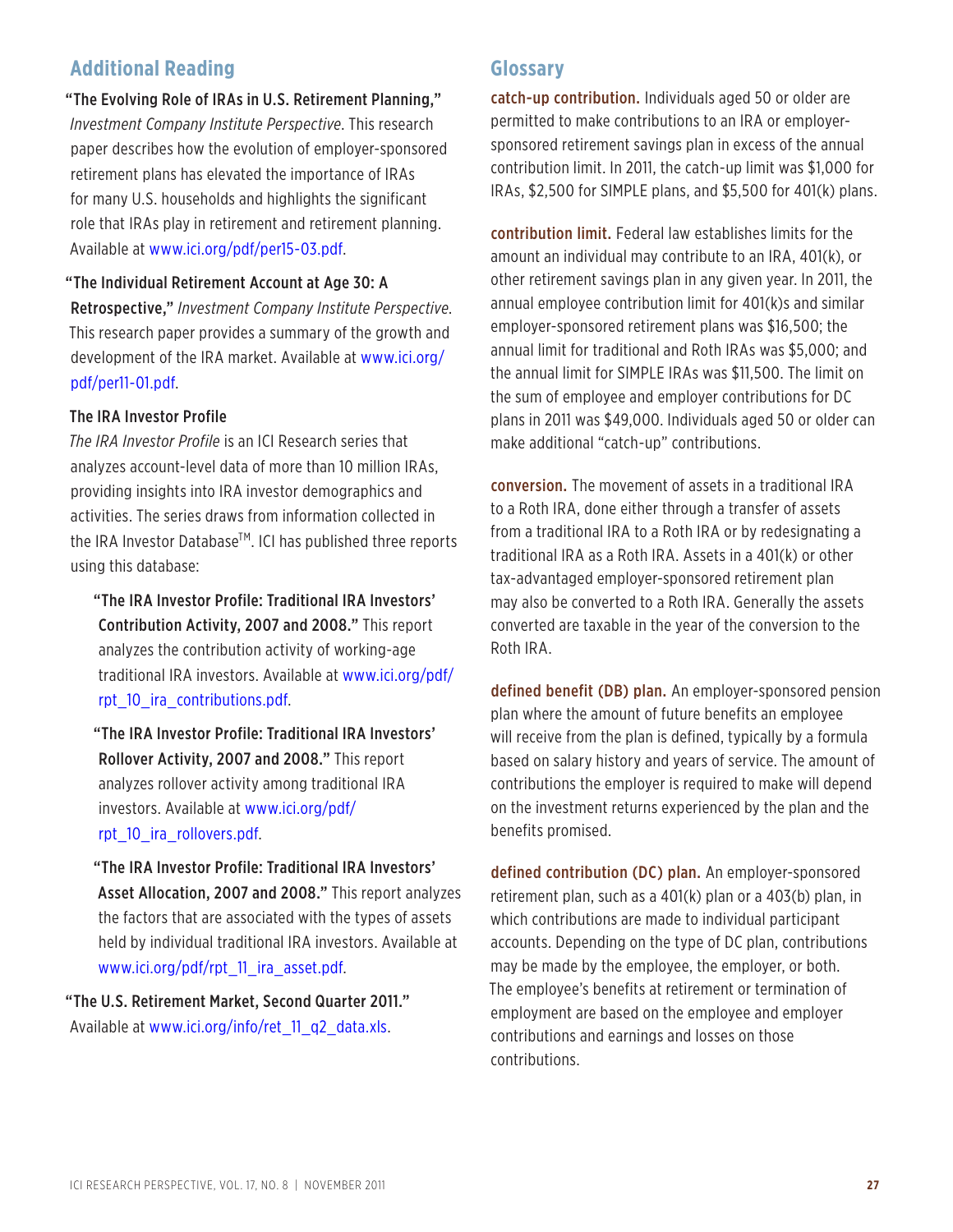distribution. Individuals may take distributions (that is, withdraw funds) from their IRAs prior to retirement, but distributions may be subject to federal income tax, a tax penalty, or both. Withdrawals from traditional IRAs before age 59½ are subject to income tax and may be subject to a 10 percent early withdrawal penalty. The earnings portion of withdrawals from Roth IRAs made within five years of contribution or made before age 59½ are generally subject to income tax and may be subject to the 10 percent penalty. For both traditional IRAs and Roth IRAs, the 10 percent penalty does not apply to withdrawals made in cases of death or disability, or if used for certain medical expenses, first-time homebuyer expenses, qualified higher-education expenses, health insurance expenses of unemployed individuals, or as part of a series of substantially equal periodic payments (SEPPs) made for the life or over the life expectancy of the individual. In addition, provided the five-year holding period is satisfied, the earnings portion of early withdrawals from a Roth IRA made in cases of death, disability, or qualified first-time homebuyer expenses are not subject to income tax.

401(k) plan. A type of DC plan that allows employees to choose to contribute a portion of their salaries into the plan, which defers income taxes on the amounts contributed. Like a traditional IRA, no taxes are due until distributions are taken from the account. Starting in 2006, plans could choose to allow employees to make Roth contributions to a 401(k) plan. These contributions are claimed as taxable income in the year of the contribution, but no taxes are due on qualified distributions. Most 401(k) plans also allow employees to choose how they wish to invest their accounts.

individual retirement account (IRA). A tax-deferred or tax-free retirement account that allows contributions of a limited yearly sum. Congress initially designed IRAs to have two roles: (1) to give individuals not covered by a retirement plan at work a tax-advantaged retirement savings plan, and (2) to play a complementary role to the employersponsored retirement system by preserving rollover assets at job separation or retirement. The term IRA is also applied to individual retirement annuities, which receive similar tax treatment.

required minimum distribution (RMD). Minimum distribution rules require that beginning at age 70½, the entire amount of a traditional IRA be distributed over the expected life of the individual (or the joint lives of the individual and designated beneficiary). Distributing less than the required amount will result in a tax penalty. Roth IRAs are not subject to required minimum distributions during the account holder's lifetime.

rollover. The transfer of an investor's assets from one qualified retirement plan or account (IRA, 401(k), or other tax-advantaged, employer-sponsored retirement plan) to another—due to changing jobs, for instance—without a tax penalty.

Roth IRA. An individual retirement account, first available in 1998, that permits only after-tax (nondeductible) contributions. Distributions of both principal and earnings are generally not subject to federal income tax if taken after age 59½ (provided the five-year holding period is met). Distributions of principal before age 59½ are not subject to tax, but investment earnings are generally subject to tax and a 10 percent penalty if taken before age 59½. There are no required distributions during the account holder's lifetime.

SIMPLE IRA (Savings Incentive Match Plan for Employees).

A tax-favored retirement plan, created in 1996, that small employers can set up for the benefit of their employees. Both employer and employee contributions are allowed in a SIMPLE IRA plan.

Simplified Employee Pension (SEP) IRA. A retirement program in which an employer makes contributions to the IRAs on behalf of employees. A Salary Reduction SEP (or "SAR-SEP") IRA is a SEP IRA that allows employees to contribute their own compensation into the IRA. When Congress created the SIMPLE IRA in 1996, it provided that an employer could not establish a new SAR-SEP plan after 1996.

traditional IRA. The first type of IRA, created in 1974. Individuals may make tax-deductible and nondeductible contributions to these IRAs. Taxes on IRA investment earnings are deferred until they are distributed. Upon distribution, both deductible contributions and earnings are subject to federal income tax. Generally, distributions before age 59½ are subject to income tax and a 10 percent penalty.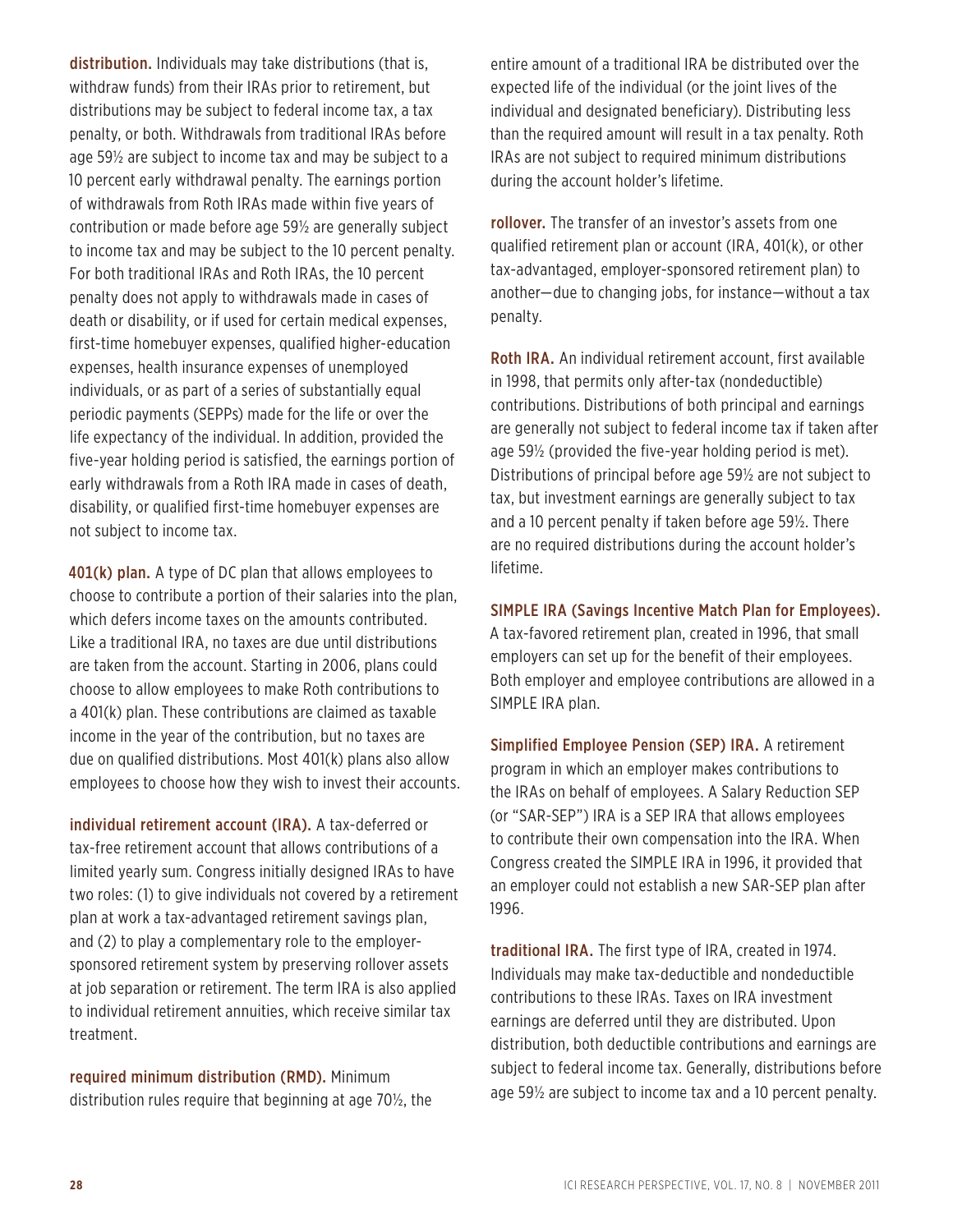## **Notes**

- $1$  See Investment Company Institute 2011. Key terms related to IRAs and retirement savings are presented in the glossary of this report (pages 27–28). For additional information and the rules governing IRAs, see Internal Revenue Service 2011.
- $2$  Households' total financial assets were \$49.4 trillion as of June 2011 and \$16.1 trillion at year-end 1991. See Federal Reserve Board 2011.
- <sup>3</sup> Data in this *ICI Research Perspective* on the number and percentage of households owning IRAs are based on ICI's Annual Mutual Fund Shareholder Tracking Survey conducted in May 2011 of 4,216 randomly selected, representative U.S. households. The standard error for the total sample is ± 1.5 percentage points at the 95 percent confidence level. For further discussion and additional results from this survey, see Bogdan, Holden, and Schrass 2011a and 2011b.

The demographic and financial characteristics of IRA owners are derived from a separate May 2011 IRA Owners Survey of 2,300 representative U.S. households owning traditional IRAs, Roth IRAs, and employer-sponsored IRAs (SEP IRAs, SAR-SEP IRAs, and SIMPLE IRAs). The standard error for the total sample is  $\pm$  2.0 percentage points at the 95 percent confidence level. IRA ownership does not include ownership of Coverdell Education Savings Accounts (formerly called Education IRAs).

- <sup>4</sup> See Figures 12-14 for additional information on rollover activities and Figure A15 in the appendix for additional information on traditional IRA owners with rollovers.
- <sup>5</sup> The ability to contribute to Roth IRAs is restricted based on household income. Prior to 2010, there were restrictions on conversions based on household income. In 2010, the income limits for Roth conversions were lifted. For additional detail, see Internal Revenue Service 2011.
- See Brady and Bogdan 2011a for discussion of the life-cycle model and household survey results regarding savings goals.
- <sup>7</sup> See Sabelhaus and Schrass 2009.
- <sup>8</sup> For example, the first-year replacement rate (scheduled Social Security benefits as a percentage of average career earnings) for retired workers in the 1940–1949 birth cohort (individuals aged 61–70 in 2010) decreased as income increased. The median replacement rate for the lowest household lifetime earnings quintile was 71 percent; for the middle quintile, the median Social Security replacement rate was 43 percent; and for the highest quintile, it was 30 percent. See Congressional Budget Office 2011.
- <sup>9</sup>For discussion of retirement saving by different income groups, see Brady and Bogdan 2011b and Sabelhaus, Bogdan, and Schrass 2008.
- $10$  See Holden et al. 2005 for a discussion of the relationship between demographic characteristics and the propensity to save. For additional discussion, see also Brady and Bogdan 2011a and Sabelhaus, Bogdan, and Schrass 2008.
- <sup>11</sup> Willingness to take risk among IRA-owning households was similar to that among mutual fund–owning households. Among households owning mutual funds, 29 percent were willing to take substantial or above-average financial risk for similar levels of financial gain in 2011; see Bogdan, Holden, and Schrass 2011a.
- $12$  This is a pattern of risk tolerance observed in other types of investors. For example, see Sabelhaus, Bogdan, and Schrass 2008 and Bogdan and Schrass 2012 (forthcoming).
- <sup>13</sup> Research finds that the asset allocation of traditional IRA investors varies over the life cycle. Older traditional IRA investors tended to have higher shares of their IRAs in fixedincome investments compared with younger traditional IRA investors. Younger traditional IRA investors tended to have higher allocations to equity investments compared with older traditional IRA investors. See Holden and Bass 2011.
- <sup>14</sup> See Holden, VanDerhei, and Alonso 2010.
- <sup>15</sup> For a brief history of IRAs and a discussion of the various features of different IRA types, see Holden et al. 2005. For a discussion of the evolving role of IRAs in U.S. retirement planning, see Sabelhaus and Schrass 2009.
- $16$  Prior to 2008, Roth IRAs generally were not eligible for direct rollovers from employer-sponsored retirement plan accounts. The Pension Protection Act of 2006 (PPA) allows direct rollovers from employer-sponsored plans to Roth IRAs starting in 2008. For a complete discussion of the specific rules and the change, see Internal Revenue Service 2011.
- $17$  Rollovers are possible from both DC plans and DB plans. For research on DC plan participants' distribution decisions at retirement, see Sabelhaus, Bogdan, and Holden 2008.
- <sup>18</sup> Rollover data for 2007 are preliminary from the IRS Statistics of Income Division. For historical data, see Investment Company Institute 2011 and Bryant 2008.
- <sup>19</sup> Tabulations of the Federal Reserve Board's 2007 Survey of Consumer Finances data find that 41 percent of traditional IRA–owning households had rollovers in their IRAs in 2007, compared with 56 percent of traditional IRA–owning households in ICI's 2007 IRA Owners Survey. For a description of the Survey of Consumer Finances, see Bucks et al. 2009.
- $20$  In the case of a DC plan, this amount is the account balance. In the case of DB plans, this amount is the lump-sum distribution based on accrued benefits. See Figure A15 in the appendix for additional information on traditional IRA owners with rollovers.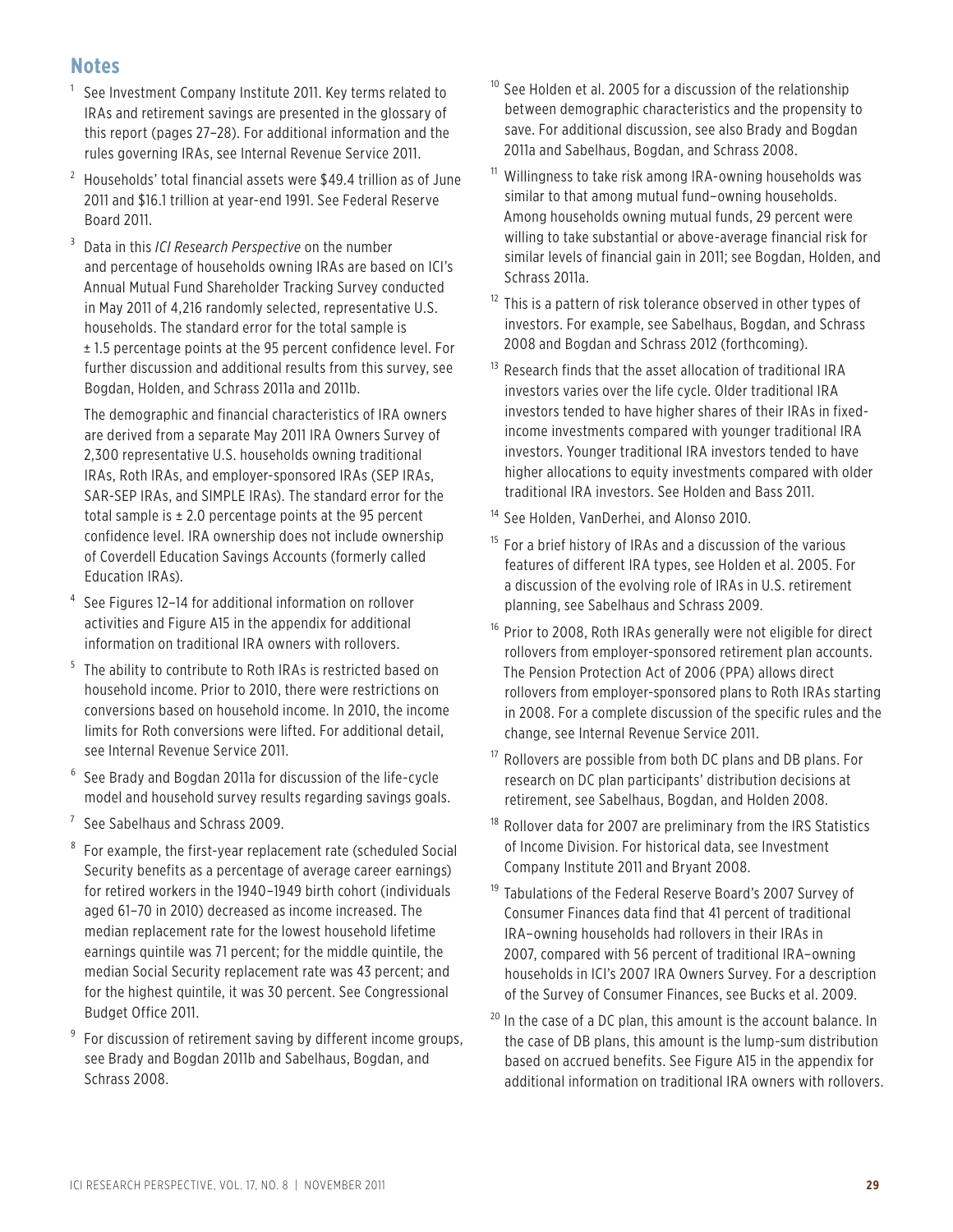- $21$  For more information on rollovers among traditional IRA investors, see Holden, Sabelhaus, and Bass 2010b.
- $22$  Among households making IRA contributions, the 52 percent contributing to traditional IRAs includes the 39 percent only contributing to traditional IRAs plus 91 percent of the 14 percent that contributed to more than one type of IRA (Figure 16).
- $23$  Among households making IRA contributions, the 38 percent contributing to Roth IRAs includes the 29 percent only contributing to Roth IRAs plus 66 percent of the 14 percent that contributed to more than one type of IRA (Figure 16).
- <sup>24</sup> Among households making IRA contributions, the 26 percent contributing to employer-sponsored IRAs includes the 18 percent only contributing to employer-sponsored IRAs plus 54 percent of the 14 percent that contributed to more than one type of IRA (Figure 16).
- $25$  See Figure A13 in the appendix.
- <sup>26</sup> See Holden, Sabelhaus, and Bass 2010a.
- <sup>27</sup> See Internal Revenue Service 2011.
- <sup>28</sup> See Internal Revenue Service 2011 for details on income restrictions and other qualifications for contribution eligibility.
- <sup>29</sup> The Economic Growth and Tax Relief Reconciliation Act of 2001 (EGTRRA) created catch-up contributions, which permit individuals aged 50 or older to make additional contributions to qualified retirement plans and IRAs above the annual deferral limits. Households that may make catch-up contributions to Roth IRAs are those with incomes within the limits to contribute to a Roth IRA and in which a household member is aged 50 or older. Households that may make catch-up contributions to traditional IRAs are those in which a household member is at least 50 years old by the end of the year but younger than 70½ years old by the end of the year. See Internal Revenue Service 2011.
- $30$  U.S. households aged 50 or older include households ineligible to make deductible contributions to traditional IRAs.
- <sup>31</sup> Over the years, Congress has created exceptions to the early withdrawal penalty, including qualified first-time home purchase, certain medical expenses, certain educational expenses, and if the withdrawals are made as substantially equal periodic payments (SEPPs) based on a life expectancy calculation. For additional discussion of IRA withdrawal rules and activity, see Holden and Reid 2008 and Internal Revenue Service 2011.
- <sup>32</sup> Data exclude households that closed and no longer owned traditional IRAs. For traditional IRA withdrawal activity in tax year 2007, see Holden and Schrass 2010a. For traditional IRA withdrawal activity in tax year 2008, see Holden and Schrass 2010b. For traditional IRA withdrawal activity in tax year 2009, see Holden and Schrass 2010c.
- <sup>33</sup> See section 201 of the Worker, Retiree, and Employer Recovery Act of 2008. For additional information on the suspension of RMDs, see Internal Revenue Service 2010.
- <sup>34</sup> The withdrawal activity observed in ICI's IRA Owners Surveys shows similar results compared with data reported by the IRS based on tabulations of individual taxpayers' information returns. Data reported in Bryant 2008 indicate that among all IRA-owning taxpayers in 2004, 24 percent took a withdrawal. Incidence of withdrawal activity indicated that 10 percent of IRA-owning taxpayers younger than 60 took withdrawals in 2004; 23 percent of IRA-owning taxpayers aged 60 to 69 took withdrawals; and 93 percent of IRA-owning taxpayers aged 70 or older took withdrawals.
- $35$  In years before and after tax year 2009, withdrawal activity among households with a head of household aged 70 or older is not 100 percent because it may be the case that the traditional IRA owner is a younger spouse or partner who is not yet required to make withdrawals. In 2008, the Worker, Retiree, and Employer Recovery Act suspended RMDs from traditional IRAs and other retirement accounts for tax year 2009 (see note 33).
- <sup>36</sup> Among traditional IRA-owning households in 2011 with a head of household aged 70 or older and taking a withdrawal in tax year 2010, 86 percent indicated their withdrawal was based on the RMD rules and only 10 percent took lump sums based on needs. In contrast, among withdrawing households younger than age 70, 61 percent took lump sums based on needs. Among traditional IRA–owning households in 2010 with a head of household aged 70 or older and taking a withdrawal in tax year 2009, 79 percent indicated their withdrawal was based on the RMD rules and only 9 percent took lump sums based on needs. In contrast, among withdrawing households younger than age 70, 59 percent took lump sums based on needs. In 2010 and 2011, some younger households indicated their withdrawals were RMDs, which likely reflects they owned inherited IRAs.
- <sup>37</sup> Among the 33 percent of households that reported reinvesting or saving the amount of the traditional IRA withdrawal into another account (Figure 25), 84 percent reported withdrawing the amount based on the RMD.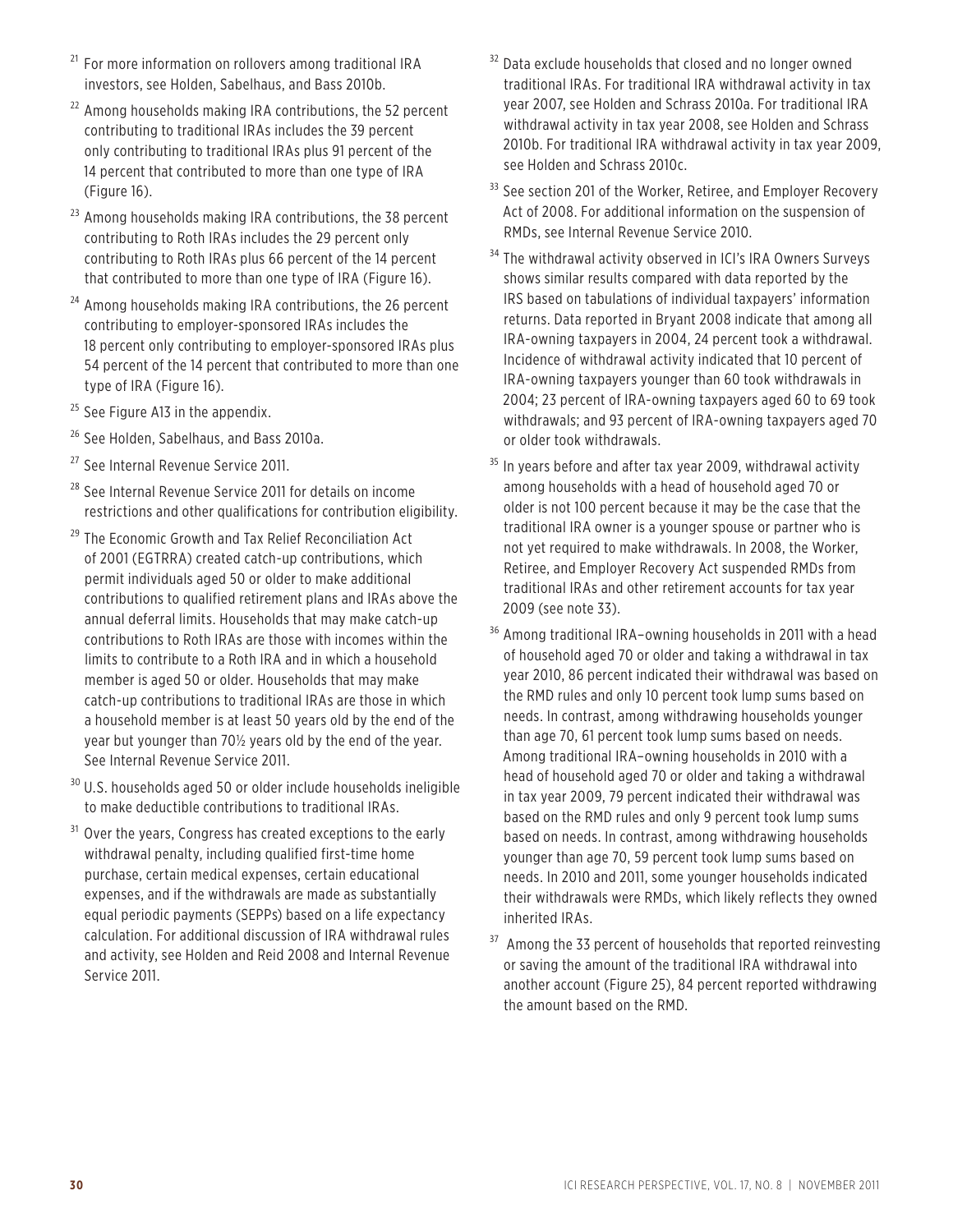## **References**

Bogdan, Michael, Sarah Holden, and Daniel Schrass. 2011a. "Ownership of Mutual Funds, Shareholder Sentiment, and Use of the Internet, 2011." *ICI Research Perspective* 17, no. 5 (October). Available at www.ici.org/pdf/per17-05.pdf.

Bogdan, Michael, Sarah Holden, and Daniel Schrass. 2011b. "Characteristics of Mutual Fund Investors, 2011." *ICI Research Perspective* 17, no. 6 (October). Available at www.ici.org/pdf/per17-06.pdf.

Bogdan, Michael, and Daniel Schrass. 2012. "Profile of Mutual Fund Shareholders, 2011." *ICI Research Report* (forthcoming).

Brady, Peter, and Michael Bogdan. 2011a. "Who Gets Retirement Plans and Why: An Update." *ICI Research Perspective* [17, no. 3 \(March\). Available at www.ici.org/](http://www.ici.org/pdf/per17-03.pdf) pdf/per17-03.pdf.

Brady, Peter, and Michael Bogdan. 2011b. "Who Gets Retirement Plans and Why, 2010." *ICI Research Perspective* [17, no. 7 \(October\). Available at www.ici.org/pdf/](http://www.ici.org/pdf/per17-07.pdf.) per17-07.pdf.

Bryant, Victoria L. 2008. "Accumulation and Distribution of Individual Retirement Arrangements, 2004." *SOI Bulletin*  (Spring): 90–101. Washington, DC: Internal Revenue Service, [Statistics of Income Division. Available at www.irs.gov/pub/](http://www.irs.gov/pub/irs-soi/04inretirebul.pdf) irs-soi/04inretirebul.pdf.

Bucks, Brian K., Arthur B. Kennickell, Traci L. Mach, and Kevin B. Moore. 2009. "Changes in U.S. Family Finances from 2004 to 2007: Evidence from the Survey of Consumer Finances." *Federal Reserve Bulletin* (February): A1–A55. [Available at www.federalreserve.gov/pubs/bulletin/2009/](http://www.federalreserve.gov/pubs/bulletin/2009/pdf/scf09.pdf) pdf/scf09.pdf.

Congressional Budget Office. 2011. *CBO's 2011 Long-Term Projections for Social Security: Additional Information*  (August). Washington, DC: Congressional Budget Office. [Available at www.cbo.gov/ftpdocs/123xx/doc12375/](http://www.cbo.gov/ftpdocs/123xx/doc12375/ 08-05-Long-TermSocialSecurityProjections.pdf) 08-05-Long-TermSocialSecurityProjections.pdf.

Federal Reserve Board. 2011. "Flow of Funds Accounts of the United States, Flows and Outstandings, Second Quarter 2011." Z.1 Release (September). Available at www.federalreserve.gov/releases/z1.

Holden, Sarah, Kathy Ireland, Vicky Leonard-Chambers, and Michael Bogdan. 2005. "The Individual Retirement Account at Age 30: A Retrospective." *Investment Company Institute Perspective* 11, no. 1 (February). Available at www.ici.org/pdf/per11-01.pdf.

Holden, Sarah, and Steven Bass. 2011. *The IRA Investor Profile: Traditional IRA Investors' Asset Allocation, 2007 and 2008*. Washington, DC: Investment Company Institute [\(September\). Available at www.ici.org/pdf/](http://www.ici.org/pdf/rpt_11_ira_asset.pdf) rpt\_11\_ira\_asset.pdf.

Holden, Sarah, and Brian Reid. 2008. "The Role of Individual Retirement Accounts in U.S. Retirement Planning." In *Recalibrating Retirement Spending and Saving*, ed. John Ameriks and Olivia S. Mitchell, 81–111. Oxford, UK: Oxford University Press for the Wharton School, University of Pennsylvania, Pension Research Council.

Holden, Sarah, John Sabelhaus, and Steven Bass. 2010a. *The IRA Investor Profile: Traditional IRA Investors' Contribution Activity, 2007 and 2008*. Washington, DC: [Investment Company Institute. Available at www.ici.org/](http://www.ici.org/pdf/rpt_10_ira_contributions.pdf) pdf/rpt\_10\_ira\_contributions.pdf.

Holden, Sarah, John Sabelhaus, and Steven Bass. 2010b. *The IRA Investor Profile: Traditional IRA Investors' Rollover Activity, 2007 and 2008*. Washington, DC: Investment [Company Institute \(December\). Available at www.ici.org/](http://www.ici.org/pdf/rpt_10_ira_rollovers_app.pdf) pdf/rpt\_10\_ira\_rollovers\_app.pdf.

Holden, Sarah, and Daniel Schrass. 2010a. "Revised: The Role of IRAs in U.S. Households' Saving for Retirement, 2008 and Appendix: Additional Data on IRA Ownership in 2008." *Investment Company Institute Fundamentals*  (January). Available at www.ici.org/pdf/fm-v18n1\_data.pdf.